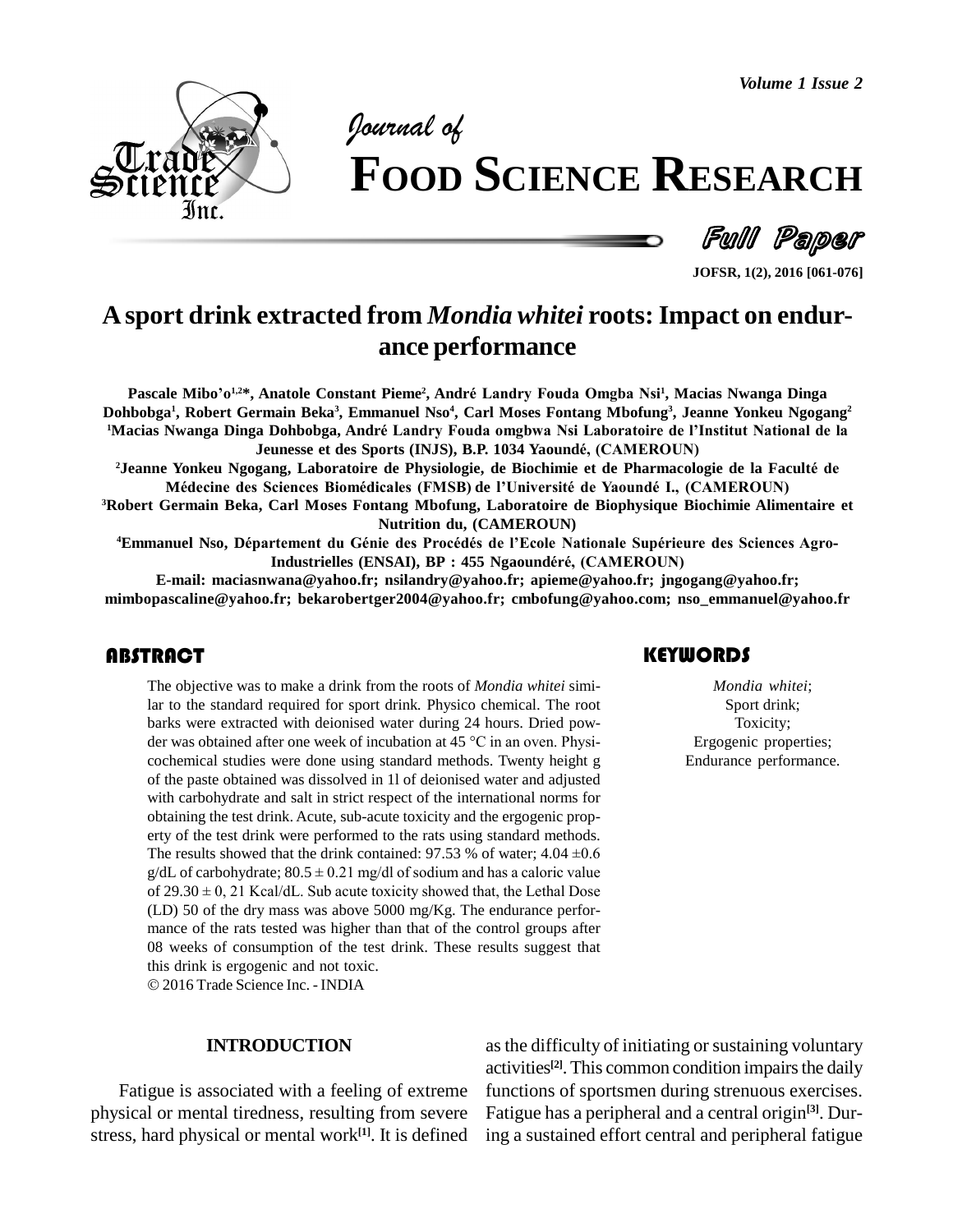develops gradually but the task is usually terminated when the muscles still possess the capacity of pro ducing force **[4]**. Enoka and Stuart; Loscher *et al*.; Mc Kenzie *et al*. which indicated that the loss of central nervous system impetus is the point of fatigue **[5, 6, 7]**. During exercises, there is an increase in the utilization of carbohydrates and lipids in the skeletal muscles. Initially, the supply of muscles with energy comes from immediate sources of energy such as ATP, phosphocreatine, from the anaerobic, glycoly sis and other metabolic paths. A rapid depletion of energy reserves in muscles, liver tissues and oxidative stress are caused by an excessive generation of reactive oxygen species (ROS) during exercise in duces fatigue **[8, 9]**. Because of constant activity, fatigue, and/or laziness, a good number of people tend duces fatigue<sup>[8, 9]</sup>. Because of constant activity, fa-<br>tigue, and/or laziness, a good number of people tend els<br>to take 'ergogenic substances' as an alternative<sup>[10]</sup>. ab to take 'ergogenic substances' as an alternative<sup>[10]</sup>. Galenical preparations or herbal mixtures intended from n<br>for non-specific use were formerly referred to as there h<br>'ergogenic substances.' especially when they are in new an for non-specific use were formerly referred to as a liquid (beverage or drink). The consumption of supplements containing plants and/or plant extracts stand a liquid (beverage or drink). The consumption of<br>supplements containing plants and/or plant extracts<br>is in the form of "energy drinks" and their consumption is a not new phenomenon<sup>[11]</sup>. Without going into physic an ethical debate, the purpose targeted by the con tion is a not new phenomenon<sup>[11]</sup>. Without going into phy<br>an ethical debate, the purpose targeted by the con-<br>sumers of these "energy drinks" is to improve their tigu performance, to recover and/or to increase muscle sumers of these "energy drinks" is to improve their tigue f<br>performance, to recover and/or to increase muscle public<br>volume. The market of "energy drink" in France and throug in the world is increasing and there is confusion bevolume. The market of "energy drink" in France and throw in the world is increasing and there is confusion be-<br>tween energy drinks and beverages known as "enin the world is increasing<br>tween energy drinks and<br>ergy drinks" as well<sup>[10]</sup>. T ergy drinks" as well<sup>[10]</sup>. The ingredients mostly used in these drinks are caffeine, taurine, glucuronolactone, B, C and E vitamins, herbal extracts, etc **[11]**. It is still fashionable to wonder about the ergogenic property claimed by the various com-<br>panies that market this supplement without any sci-<br>entific justification. However, the expression of 'er--glue panies that market this supplement without any sci-<br>entific justification. However, the expression of 'er-<br>gogenic substances' was first considered as a sub-<br>dro stance that enhances performances **[12]**. For Goussard, the effects of ergogenic aids can better be observed if an athlete is put under a balanced diet and is trained properly<sup>[12]</sup>. Otherwise, the properties of the prod- and uct studied would be offset by the different imperfections of its food and its preparation. Several hy potheses were formulated to justify the allegations of people on some ergogenic plants precisely about their adaptive property **[13]**, their anti oxidant effect,

their capacity to store the glycogen **[14]**, to mobilize the free fatty acids **[15]**, to activate the hypothalamic pituitary-adrenal axis **[12]**, to increase the speed of resynthesis post exercise glycogen **[16]**, to reduce the production of lactic acid for the exercise<sup>[17]</sup>, etc. Pharmacological studies have revealed that the extracts or bioactive compounds of plants such as *Allium sativum* L. (Amaryllidaceae) **[18]**, *Bacopa monniera* L. (Scrophulariaceae) **[19]**, *Panax ginseng* C.A. Meyer (Araliaceae) **[20]**, *Rubus coreanus* (Ro saceae) **[21]**, *Pseudosasa japonica*, (Poaceae) **[22]**, *Ocimum sanctum* L. (Lamiaceae) **[23]** and *Cordyceps sinensis* Berk (Ophiocordycipitaceae) **[24]**, have in creased endurance capacity as well as ameliorated exercise induced in oxidative stress in animal mod els after a forced swimming test.However, the avail able supplements for increasing endurance capacity from natural sources are very limited and therefore there has been a significant effort in the search of new anti-fatigue agents as an alternative to their synthetic counterparts. Thus, exogenous dietary sub stances involved in energy production are also can didate to anti-fatigue substances for fight against physical fatigue. Accordingly, we believe that it is important to develop a safe and effective anti-fatigue food that can relieve daily stress and promote public fitness. *Mondia whitei* is used as a medicine throughout the tropical African regions<sup>[25]</sup>. It is an aromatic plant of the Periplocaceae family<sup>[26]</sup> and commonly known as "Nkan si 'among the Beti etharomatic plant of the Periplocaceae family **[26]** and nic group of Cameroun. The roots of *Mondia whitei* have a vanilla-like flavour and tastes like a mixture of liquorice and ginger<sup>[27-28]</sup>. From the Phytochemi-<br>cal view, *Mondia whitei* contains steroids,<br>teriterpenes (a mixture of α-amyrine and β-acetate, cal view, *Mondia whitei* contains steroids,<br>teriterpenes (a mixture of α-amyrine and β-acetate,<br>lupeol, β-sitosterol, and β-sitosterol glucosilaldehyde) and aromatic compounds (2-hy droxyl-4-methoxybenzaldehyde, 3-hydroxy-4 methoxy benzaldehyde, and 4-hydroxy- 3-methoxy benzaldehyde), glucose, and polyholosides **[29]**. Other constituents include Zinc, Iron, Calcium, Magnesium and Vitamins  $(A, D \text{ and } K)^{[30]}.$ 

Of interest, is the fact that several scientific studies have documented the use of *Mondia whitei* in the treatment of some illness and asthenia **[27, 28, 32-34]**. It has also been reported that *Mondia whitei* is tra ditionally used as a spice, to stimulate appetite, to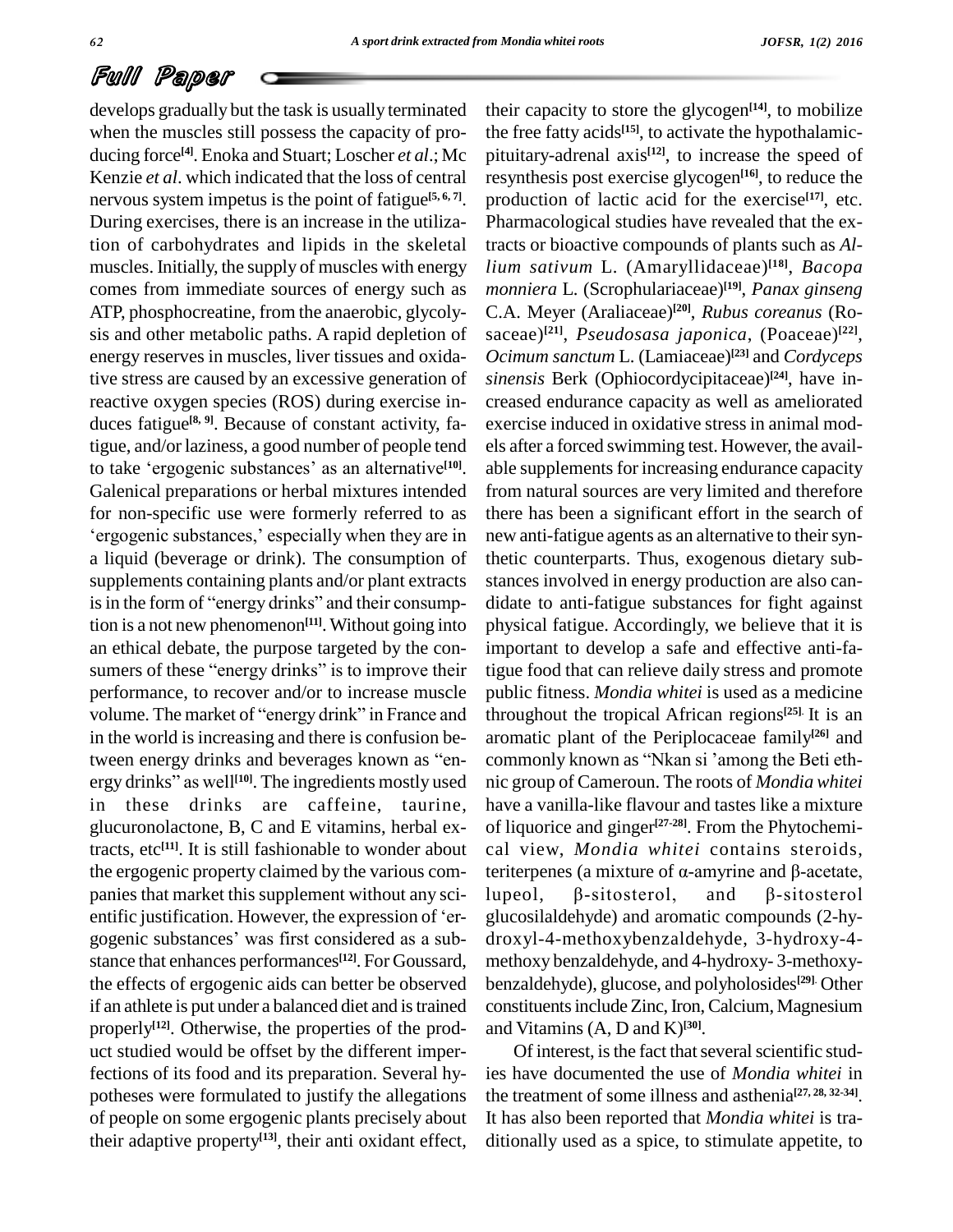make an energizing juice (traditional drink) for tra ditional wedding ceremonies or forsport. Good sport drinks must be hydrating, energetic and electrolytic in nature<sup>[35]</sup>; so that it can compensate water, carbo- wat hydrates and sodium lost during sports activities **[36]**. Sport drinks are usually very expensive; therefore sportsmen take traditional drinks. Unfortunately, tra ditional drinks made bymanyCameroonians do not follow the physicochemical and nutritional standard composition. These drinks are not properly prepared and their microbiological quality is not known. A quality sport drink to be sold must respect the com mercial standard of drinks. However, there is pau city of information about the consumption of *Mondia whitei* like a beverage on several other biological and/or physiological parameters during physical

activities. The aim of our study is to prepare a drink from the roots of *M. whitei* with a composition that respect the standard of commercial drinks, to evalu ate its toxicity and its ergogenic properties in rats.

# **METHODS**

# **Preparation of crude extract**

Root barks of *M. whitei* were collected in Bafoussam in the western region of Cameroon and identified at the National Herbarium of Cameroon (HNC), Yaounde in comparison with the Herbarium Voucher specimen  $N^042920/HNC$  collected by Westphal. Using the specimen after two weeks, air dried at room temperature, this material was grinded into powder. For the extraction, 166.70 g was mac erated in 1.5 l of deionised water for 24 h according to the physico-chemistry and nutritional pretest ex perimentation. The extract was then filtered through to the physico-chemistry and nutritional pretest ex-<br>perimentation. The extract was then filtered through<br>whatman paper  $N^{\circ}$  4 and evaporated to dryness in perimentation. The extract was then filtered through<br>whatman paper  $N^{\circ}$  4 and evaporated to dryness in<br>an oven during three days at 45° C. The crude exwhatman paper  $N^{\circ}$  4 and evaporated to dryness in eva<br>an oven during three days at 45 $^{\circ}$  C. The crude ex-<br>tract gave 28 g that was kept at 4 $^{\circ}$ C for the experiment.

# **Nutritional composition of** *M. whitei extract* **and the preparation of the test drink**

An analysis of moisture, ash, protein, fat, car bohydrate and sodium was carried out by the Asso ciation of Official Analytical Chemist or AOAC methods<sup>[38]</sup>. Gross energy was calculated according **Anima** to FAO/WHO/UNU method **[38]**.The total phenol con-

tained, was determined according to the method of Lim *et al*. **[39]**.Apre determined dosage indicated the quantity of sugar (saccharin), salt and deionised water that was added to 28g of the crude extract of *M. whitei* to reach the norms recommended for the sport drink (extract of *M. whitei* + salt + sugar) ac cording to the Scientific Committee on Food or SCF **[40]**. The preparation obtained was made homo geneous to dissolve allits components. The extract of  $M$ . *whitei* + salt + sugar was the test treated drink. Other drinks were prepared at the same concentration and contained one or several ingredients found in the test drink (extract of *M. whitei* + sugar, extract of *M.* whitei + salt, deionised water + salt + sugar). Each drink prepared was previously over dried (at <sup>45</sup>°C) excepted the negative control drink. The resulting material of each drink was weighed (paste). The treated drink administered by gavage to the experimental groups was obtained bydissolving 400 mg/kg of the paste each corresponding residue of the drink in 1 mL of deionised water. The working positive control drink was obtained by dissolving 400 mg/kg of paste of the deionised water + salt + sugar in 1 mL of deionised water. The working negative control drink was put together with 1mL of deionised water.

## **Nutritional composition of the drink tested**

The phyto-chemical and nutritional composition of the test treated residue drink such as water, car bohydrates, lipids, proteins, sodium were deter mined using standard methods **[37,39]**. Gross energy was calculated according to FAO/WHO/UNU method **[38]**.

## **Toxicity study of the drink**

Acute and sub-acute toxicity of the drink were evaluated in rats according to OECD guidelines 423 and 407 techniques **[41]**. Female rats were used only for acute toxicity and both male and female rats were used for the sub-acute toxicity. Acute toxicity was made for a period of fourteen daymeanwhile that of sub-acute toxicity was twenty eight days. In the sub acute toxicity, histopathological analysis of the liver of the rats was done according to the method de scribed by Tedong *et al* **[42]**.

# **Animals,treatment and substance administration**

Male rats weighing 100 -153 g, aged two months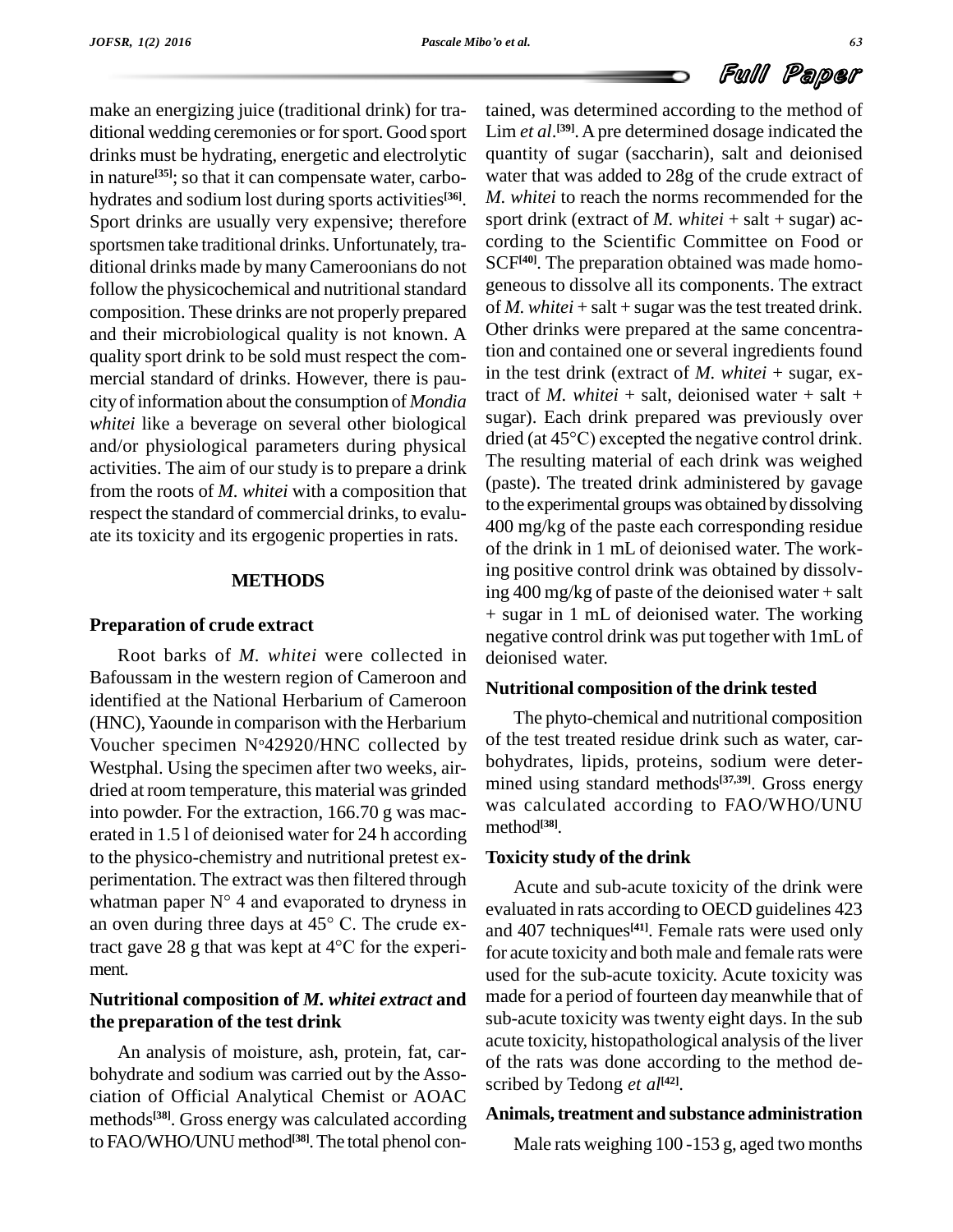were acclimated and had free access to water and standard diet for eight weeks. Prior authorization for the use of laboratory animals in this study was obtained from theCameroon National Ethical Com mittee (Reg. No. FWA-IRB00001954). Food, water consumption and animal weight were recorded daily. Ninety rats were randomly divided into six groups of 15 rats each. They were given either a physical training on a treadmill and one type of the drinks prepared (the negative control drinks (NC): the deionised water, the positive control drinks (PC): to deionised water + salt + sugar', extract of *M. whitei*, of deionised water, the positive control drinks (PC): extract of *M. whitei* + salt, extract of *M. whitei* + sugar and extract of  $M$ . *whitei* + salt + sugar at the dose of 400 mg /Kg) for 8 weeks. The rats of the experimental groups received 1ml of  $400 \text{ mg/kg}$ . The drink for each experimental group was administered orally every day at 7AM for 8 weeks.

# **Evaluation of the ergogenic properties of the drinks**

# **Training protocol and endurance performance determination**

determination according to Boutard and Gaston methods<sup>[43]</sup> were used with some modifications. Briefly, <sup>pe</sup> rats were initially acclimated to run 2 consecutive<br>days water content mass of different experimental groups<br>of rats. Pearson's correlation coefficients were used days just before the day of the competition with an increase in velocity (10°, <sup>22</sup> rounds/min) for <sup>60</sup> min on the treadmill. In the morning of the competition, food was removed from the cage at 7: 00 AM and body weight was determined to the nearest gram on weigh triple-beam balance. The endurance test was measured at week 0, 4 and 8. After 0.5 hour of oral administration of the corresponding drink to each group, five accommodated rats were randomly selected per experimental group and were submitted to <sup>a</sup> race on <sup>a</sup> treadmill (10°, <sup>33</sup> rounds/min). The time spent on the treadmill during the race of the rats was noted and represented the performance of the rats during the experimentation.

# **Water mass content and biochemical parameters measurements**

Following clearance from the Institutional Ethi cal Committee, the rats were sacrificed with ether at the end of the competition, each specimen. The Blood (2.5mL) was collected through the jugular catheter for the measurements of glycemia **[44]** and triglyceridemia by using the standard methods **[45]**. Dissection was performed to harvest the fresh wet carcass. Abdominal cavity was quickly opened to remove its content (viscera) and the empty carcass was used to determine the quantity of water. The empty carcass obtained was weighed to get the<br>weight of the fresh Carcass. The fresh carcass was<br>then dried in Oven at 105°C for 24 hours and weighed weight of the fresh Carcass. The fresh carcass was to obtain the dried mass of the carcass. The quantity of water present in the carcass was calculated by subtracting the fresh carcass mass from the dried carcass mass as recommended by the methods of Angeloco, Deminice, Leme, Lataro and Jordao **[46]**. The results obtained were expressed in percentage.

### **Statistical analysis**

The protocols of habituation and performance test when necessary. Pearson's correlation coeffi-The results are presented as the mean  $\pm$  S.E (standard error). The normality of the data was confirmed by the Student test. Comparisons between groups were made through an analysis of variance test when necessary. Pearsonís correlation coeffi- (ANOVA Two-Way) and the Tukey HSD post hoc cients were used to examine the relation between performance, glycemia, triglycemia, bodyweight and water content mass of different experimental groups performance, glycemia, triglycemia, body weight and<br>water content mass of different experimental groups<br>of rats. Pearson's correlation coefficients were used to examine the relationship between endurance performance of different treatments and variables of body weight, aqueous mass and post effort of glyce mia and triglyceridemia a statistical difference was accepted at  $P < 0.05$ .

# **RESULTS**

# **Physico-chemistry and nutritional characteristics of the drink**

The physico chemical and nutritional composition of the aqueous extract of the roots of *M*. *whitei* and drink testing made from this extract is reported in TABLE 1.

In TABLE 1, the chemical and nutritional com position of the aqueous extract of *M*. *whitei*, this crude extract without adding some ingredients such assalt and sugar does not meet the criteria for nutri ent composition of a drink intended for sportsmen.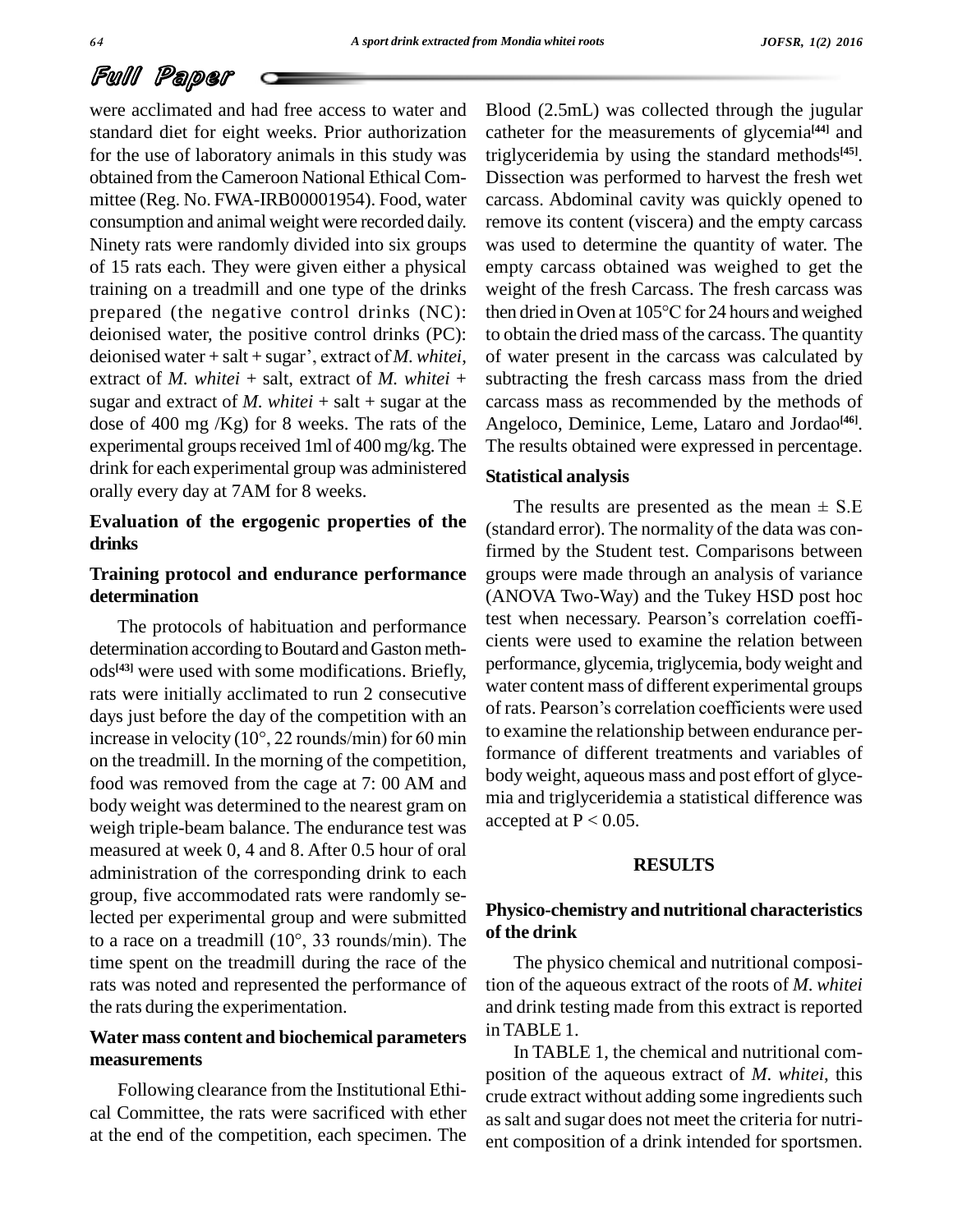

| <b>Extract of Mondia whitei</b>     |                   | Test drink of Mondia whitei         |                  |  |
|-------------------------------------|-------------------|-------------------------------------|------------------|--|
| Physico chemical composition        | Quantity          | Physico-chemical composition        | Quantity         |  |
| Dry matter $(g/100 \text{ mL})$     | $2.47 \pm 0.03$   | Dry matter $(g/100 \text{ mL})$     | $4.98 \pm 0.05$  |  |
| Water contents $(g/100 \text{ mL})$ | 97. $53 \pm 0.03$ | Water contents $(g/100 \text{ mL})$ | 95.02 $\pm$ 0.03 |  |
| Total proteins $(g/100 \text{ mL})$ | $1.06 \pm 0.05$   | Total proteins $(g/100 \text{ mL})$ | $1.06 \pm 0.05$  |  |
| Total lipids $(g/100 \text{ mL})$   | < 0.1             | Total lipids $(g/100 \text{ mL})$   | < 0.1            |  |
| Total sugar $(g/100 \text{ mL})$    | $1.2 \pm 0.01$    | Total sugar $(g/100 \text{ mL})$    | $4.04 \pm 0.05$  |  |
| Sodium $(mg/100 \text{ mL})$        | $17.2 \pm 0.21$   | Sodium $(mg/100 \text{ mL})$        | $80.50 \pm 0.05$ |  |
| Polyphenol $(mg/100 \text{ mL})$    | $17.2 \pm 0.21$   | Polyphen ol $(mg/100 \text{ mL})$   | $17.2 \pm 0.21$  |  |
| pH                                  | $3.27 \pm 0.19$   | pH                                  | $3.48 \pm 0.19$  |  |
| Energy value (Kcals)                | $45.14 \pm 0.19$  |                                     | $28.4 \pm 0.21$  |  |

**TABLE 1 : Physico-chemical characterization of the drink made from** *mondia whitei* **roots extract**

Test drink of *M.whitei* was obtained after adjustment of the carbohydrate and NaCl to the dry extract of *M.whitei* in respect to the **i**<br>**international norms** of the Scientific Committee on Food. Values are expressed as mean  $\pm$  SD<br>international norms of the Scientific Committee on Food. Values are expressed as mean  $\pm$  SD

The addition of salt in the extract increased the so dium content of the test drink. Furthermore, adding saccharose in the extract increases its sugar content and energy value for making the test beverage. Sac charose was chosen as an additional sugar in the extract because it is the easily consumed accessible for athletes. This is an equimolar mixture of fructose and glucose. Generally, the aqueous extract of the *M*. *whitei* roots brings energy and increase min eral level in the test beverage. Only the drink made from the aqueous extract of the roots of *M*. *whitei* is tested to see if it meets the criteria of composition of a beverage intended for athletes. It is made up of  $\frac{I \text{ }}{I}$ tested to see if it meets the criteria of composition<br>of a beverage intended for athletes. It is made up of  $4.04 \pm 0.05$  g / 100g of carbohydrates in a dry mat- $4.04 \pm 0.05$  g / 100g of carbohydrates in a dry matter,  $80.50 \pm 0.05$  mg / 100g dry matter sodium with  $28.4 \pm 0.21$  Kcals as energy value per 100g of dry matter of the beverage. In addition to the three es sential elements that are found in a sports drink (water, sugar, sodium), this beverage contains polyphenols and has an acid pH.

#### **Toxicity study of the drink**

Toxicological studies are made on the daily consumption of the drink made from extracts of *M. whitei* at 400 mg/kg body weight. It did not seem to have risks on human health.

#### **Acute toxicity**

In acute toxicity evaluation, no animal died during treatment with the test drink containing the extract of *M*. *whitei*. There were no differences in ap pearance, for coloration, diarrhea, blood, constipation, anorexia, hydration, and environmentally related changes in the rats.

#### **Sub-acute toxicity**

The results obtained on the effect of graded doses of *M*. *whitei* on the weight, hematological and bio chemical parameters are presented respectively in the TABLES 2 and 3.

According to the TABLE 2 and 3, the administration of the drink of *M. whitei* extracts had no effect on the weight of the internal organs (liver, heart, lungs, kidneys, testes and ovaries), hematological and biochemical parameters of rats except to platelets (P $>0.05$ ; n =6). The results obtained on the effect of graded doses of *M*. *whitei* test drink on the histology of the liver of female rats are shown in Figure 1.

Histological study of the female rats liver in Figure 1, showed no abnormities detected in the treat ment of the rats (no cellular infiltration, no edema, no fibrillosys and no hemorrhagy). A similar observation was also made for male rats in the same ex periment.

#### **Ergogenic property of the beverage**

#### **Endurance performance**

Endurance performance of the different groups of the rats is shown in the Figure 2.

According to Figure 2, the mode of treatment influenced the performance (Current effect: F (5, 24)  $= 5979.7$ ,  $p = 0.0000$ . The Tukey post hoc analysis showed that the average performance was higher, respectively, in the rats treated with the extract of *M*. *whitei* + salt + sugar (2476.2 Sec), to extract *M*.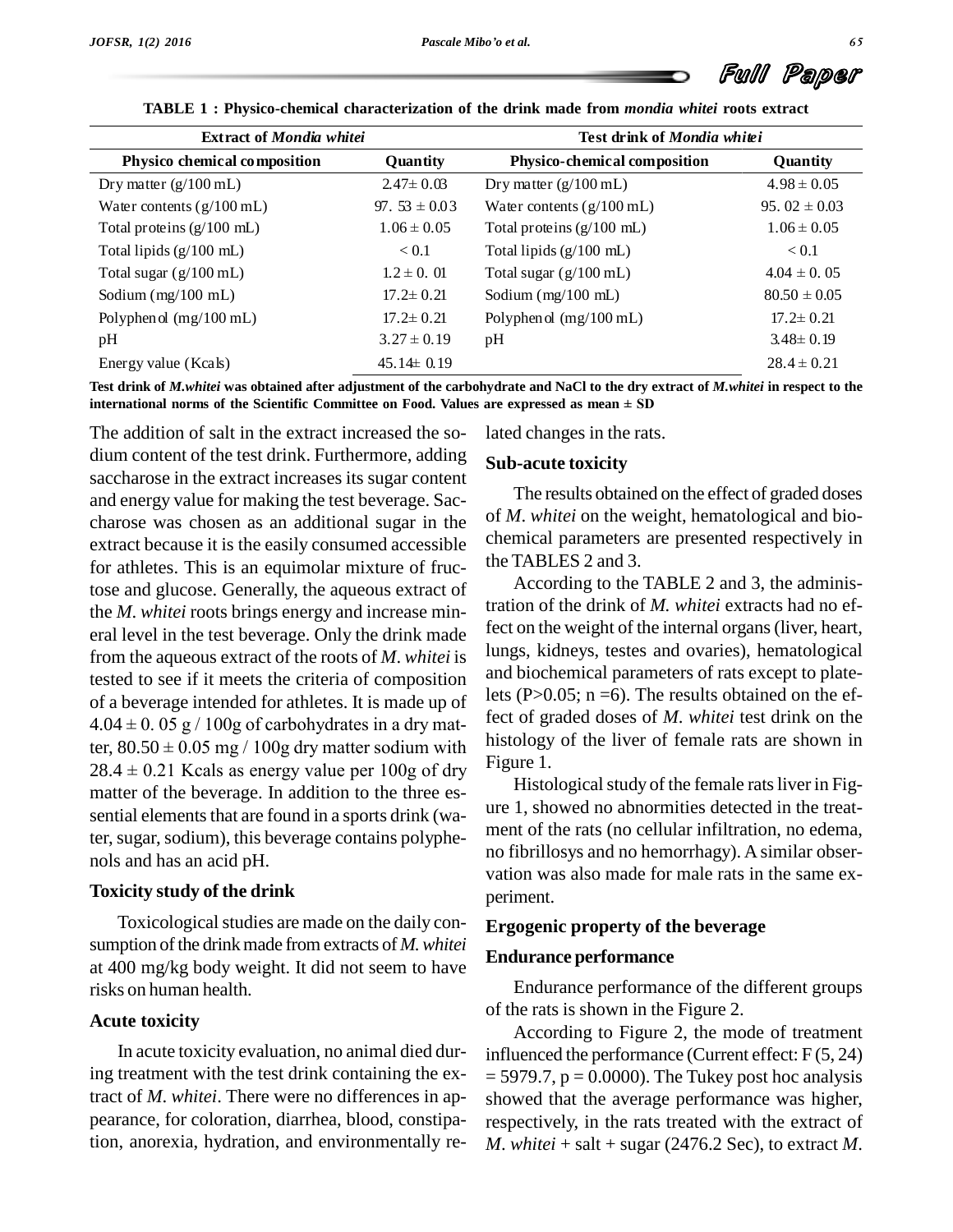|                                | Rats                      | <b>Treatments</b>               |                        |                  |                  |  |
|--------------------------------|---------------------------|---------------------------------|------------------------|------------------|------------------|--|
| <b>Parameters</b>              | <b>Sex</b>                | $0 \frac{\text{mg}}{\text{kg}}$ | $400 \,\mathrm{mg/kg}$ | $600$ mg/kg      | $800$ mg/kg      |  |
|                                | M                         | $6.58 \pm 0.75$                 | $6.70 \pm 0.45$        | $6.78 \pm 0.9$   | $6.67 \pm 0.7$   |  |
| Red cells x $10^{12}$ (g/l)    | $\mathbf F$               | $6.1 \pm 0.67$                  | $6.10 \pm 0.90$        | $7.06 \pm 0.7$   | $6.5 \pm 0.5$    |  |
|                                | M                         | $40.1 \pm 1.6$                  | $44.12 \pm 5.8$        | $44.20 \pm 3.2$  | $44.3 \pm 3.4$   |  |
| Hematocrit (%)                 | $\mathbf F$               | $39.78 \pm 1.3$                 | $43.3 \pm 1.5$         | $43.18 \pm 3.6$  | $43 \pm 1.34$    |  |
|                                | M                         | $13.82 \pm 0.52$                | $15.75 \pm 1.15$       | $14.5 \pm 0.9$   | $13.9 \pm 0.72$  |  |
| Hemoglobin $(g/dl)$            | ${\bf F}$                 | $12.84 \pm 0.47$                | $14.48 \pm 0.52$       | $14.1 \pm 0.47$  | $12.9 \pm 0.73$  |  |
| Blood platelets x $10^9$ (g/l) | M                         | $273.6 \pm 42.8$                | 298.6±24.9*            | $304 \pm 42.7^*$ | $337 \pm 19.23*$ |  |
|                                | $\mathbf F$               | $249.8 \pm 44.7$                | 271.2±56.3*            | $289 \pm 31.8^*$ | $321 \pm 40.6*$  |  |
| Glycemia (mg/dl)               | M                         | $64.6 \pm 3.3$                  | $65.4 \pm 3.6$         | $66 \pm 4.8$     | $63.5 \pm 3.7$   |  |
|                                | $\boldsymbol{\mathrm{F}}$ | $62.6 \pm 3.7$                  | $63 \pm 3.6$           | $64.6 \pm 4.7$   | $64.2 \pm 4.2$   |  |
| ASAT (U/L)                     | M                         | $145.4 \pm 7.6$                 | $144 \pm 8.7$          | $146 \pm 9.7$    | $146.8 \pm 8.6$  |  |
|                                | $\mathbf F$               | $146.6 \pm 7.3$                 | $147.2 \pm 7.3$        | $148 \pm 7.9$    | $148.4 \pm 7.4$  |  |
|                                | M                         | $44.6 \pm 7.06$                 | $45 \pm 7.5$           | $46 \pm 5.9$     | $47.2 \pm 5.8$   |  |
| ALAT(U/L)                      | ${\bf F}$                 | $44.4 \pm 8.6$                  | $45.2 \pm 6.3$         | $45.6 \pm 6.8$   | $46,2 \pm 7,05$  |  |
| Total Protein (g/l)            | M                         | $130.8 \pm 10.6$                | $128.2 \pm 6.02$       | $126 \pm 10.2$   | $122 \pm 3.43$   |  |
|                                | $\mathbf F$               | $134.4 \pm 7.5$                 | $128.8 \pm 4.7$        | $125 \pm 8.7$    | $122.4 \pm 3.1$  |  |
|                                | M                         | $0.67 \pm 0.1$                  | $0.68 \pm 0.06$        | $0.68 \pm 0.1$   | $0.69 \pm 0.1$   |  |
| Creatinaemia (mg/l)            | $\boldsymbol{\mathrm{F}}$ | $0.64 \pm 0.08$                 | $0.65 \pm 0.07$        | $0.68 \pm 0.1$   | $0.68 \pm 0.1$   |  |

**TABLE 2 : Hematological and biochemical parameters of rats in sub-acute toxicity ofthe drink**

**M: Male, F: Female, ASAT: Aspartate aminotransferase, ALAT: Alanine aminotransferase. Values are expressed asmean <sup>±</sup>** S.E.M; (n = 6). Treatments consisted in the administration of the test drink (extract of Mondia whitei + NaCl + sugar) at 0 mg /kg of the body weight of the rats (untreated group), 400, 600, 800 mg /kg of the body weight of the rats (treated groups) in sub acute **toxicity study. \*P<0.05 compared with the untreated group.**

|               | <b>Treatments</b> |                                 |                 |                        |                     |  |  |
|---------------|-------------------|---------------------------------|-----------------|------------------------|---------------------|--|--|
| Organs        | <b>Sex</b>        | $0 \frac{\text{mg}}{\text{kg}}$ | $400$ mg/kg     | $600 \,\mathrm{mg/kg}$ | $800 \text{ mg/kg}$ |  |  |
|               | M                 | $195 \pm 2.5$                   | $205 \pm 3.35$  | $215 \pm 5.45^*$       | $225 \pm 4.3*$      |  |  |
| body weight   | $\mathbf F$       | $150 \pm 3.7$                   | $160 \pm 2.7$   | $165 \pm 4.25*$        | $175 \pm 2.5^*$     |  |  |
|               | M                 | $1.17 \pm 0.12$                 | $1.49 \pm 0.31$ | $1.37 \pm 0.07$        | $1.27 \pm 0.47$     |  |  |
| Kidneys       | F                 | $1.17 \pm 0.18$                 | $1.16 \pm 0.23$ | $1.29 \pm 0.11$        | $1.20 \pm 0.12$     |  |  |
| Heart         | M                 | $0.71 \pm 0.11$                 | $0.76 \pm 0.14$ | $0.79 \pm 0.09$        | $0.78 \pm 0.14$     |  |  |
|               | $\mathbf F$       | $0.55 \pm 0.06$                 | $0.58 \pm 0.1$  | $0.61 \pm 0.04$        | $0.62 \pm 0.07$     |  |  |
|               | M                 | $7.03 \pm 0.66$                 | $7.26 \pm 0.67$ | $7.73 \pm 0.99$        | $7.87 \pm 1.53$     |  |  |
| Liver         | $\mathbf F$       | $5.07 \pm 0.44$                 | $5.14 \pm 0.85$ | $5.19 \pm 0.26$        | $5.3 \pm 0.78$      |  |  |
|               | M                 | $1.69 \pm 0.49$                 | $1.74 \pm 0.19$ | $1.95 \pm 0.52$        | $1.99 \pm 0.87$     |  |  |
| Lungs         | F                 | $1.18 \pm 0.15$                 | $1.25 \pm 0.13$ | $1.38 \pm 0.14$        | $1.63 \pm 0.59$     |  |  |
| <b>Testes</b> | M                 | $2.58 \pm 0.29$                 | $2.64 \pm 0.29$ | $2.65 \pm 0.19$        | $2.67 \pm 0.45$     |  |  |
| Ovaries       | F                 | $0.10 \pm 0.016$                | $0.11 \pm 0.03$ | $0.13 \pm 0.02$        | $0.14 \pm 0.01$     |  |  |

**TABLE 3 : Effect on the weight of internal organs of rats during the sub-acute toxicity**

M: Male, F: Female, values are expressed as mean  $\pm$  S.E.M; (n =6). \*P<0.05 compared with untreated normal rats (0 mg/kg). Treatments consisted in the administration of the test drink (extract of Mondia whitei + sel + sugar) at 0 mg /kg of the body weight of the rats (untreated group), 400, 600, 800 mg /kg of the body weight of the rats (treated groups) in sub acute toxicity study. **\*P<0.05 compared with the untreated group.**

*whitei* + salt (2344. 5 Sec), to extract  $M$ . *whitei* + sugar (1628.1 Sec) and extracted *M*. *whitei* (1830.5 Sec) that the negative control rats (1161.1 Sec) (P<0.001). In addition, the average performance of the positive control rats (1667.5 Sec) was higher than that of the negative control group (1648.5 Sec).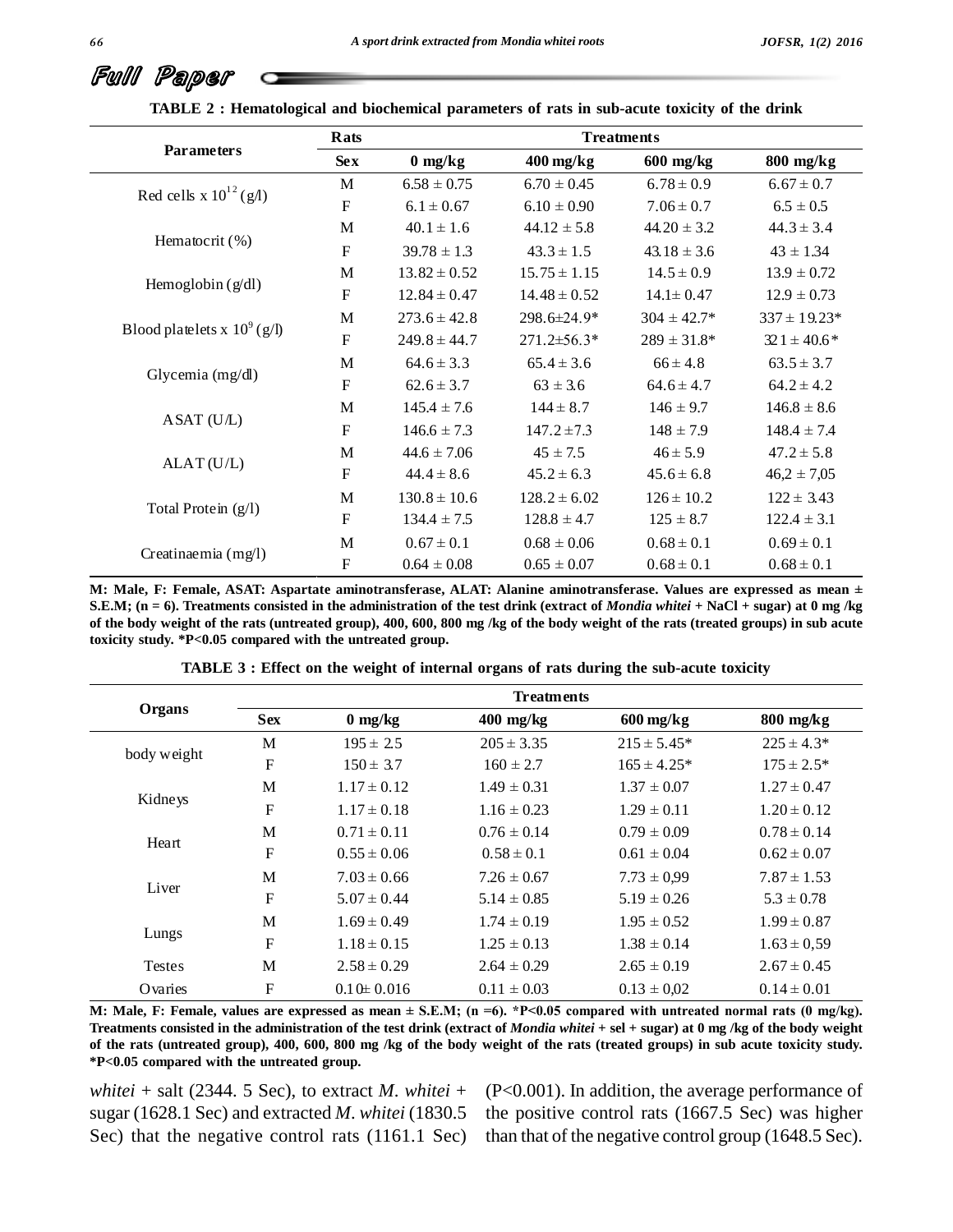

Figure 1 : Photomicrograph of the liver histology of treated and untreated albino rats with the test drink of Mondia whitei; A: control; B: 400 mg/kg; C: 600 mg/kg; D: 800 mg/kg of body weight. Liver sections stained with **haematoxylin and eosin (100 X)**





A time effect on the performance Current effect: F  $(2, 48) = 1339E2$ ,  $p = 0.0000$  was observed. The post hoc Tukey test showed that the average performance time T0 (917.4 Sec) was smaller than the performance to T4 (3742.8,  $P \leq 0.001$ ) and was greater than the performance at the time T8 (887, 08 Sec) ( $P \le 0.01$ ). The repeated measures ANOVA showed an effect of the interaction between the time of the experiment treatment (Current effect: F (10,  $(48) = 2329.3$ ,  $p = 0.0000$ . Tukey post hoc analysis showed that at time T0, there were no significant

differences between the control groups and the other experimental groups of rats. At time T4, the perfor mance of negative control rats (1956.6 Sec) was smaller than that of rats treated with the extract (Sec 3943; P <0.001), with extract + sugar (3037.2 Sec;  $P \le 0.001$ , with extract + salt (4833.8 Sec; P  $\le 0.001$ ), with extract + salt + sugar  $(5267.6 \text{ Sec}; P < 0.001)$ than the rats in the positive control group (3458.6 sec; P<0.001). At time T8, the performance of negative control rats (608.20 Sec) was smaller than that of rats treated with the extract of *M*. *whitei* + sugar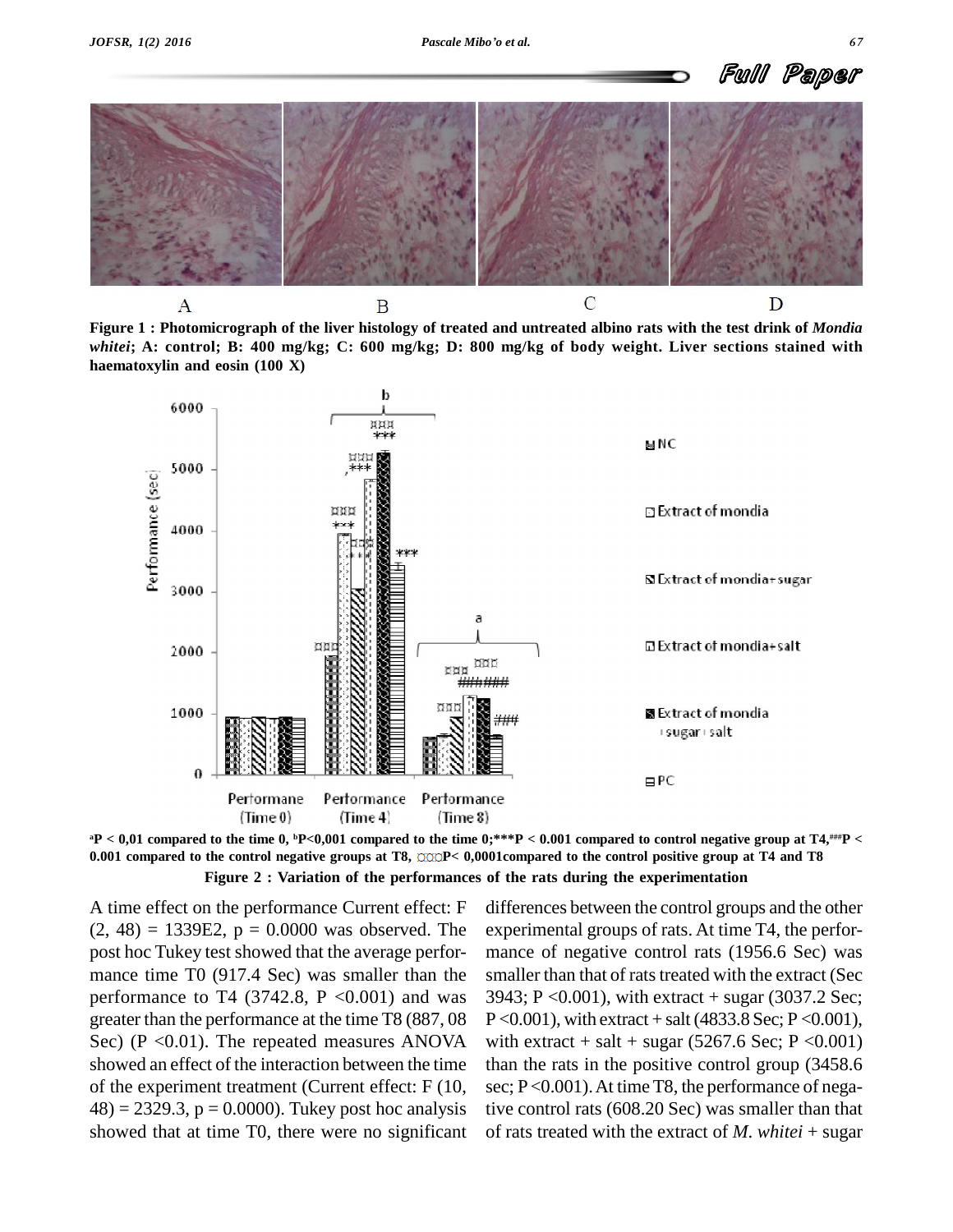

\*P<0.05 compared with the time 0 of the experimentation, \*\*P<0.001 compared with the time 0 of the experimentation. Different **letters mean P<0.05 compared with different experimental groups at the same period**

**Figure 3 : Variation of the glycemia and the triglycedemia ofthe rats during the experimentation**

(Sec 926; P < 0.001), and extract  $+$  salt (1284.8 Sec; P <0.001) than those treated with the extract of *M*. *whitei* + salt + sugar  $(1243.1$ Sec; P<0.001).

#### **Body composition of the experimental groups**

The body composition of the experimental groups According to Figure 3A, the mode of treatment showed an effect on body weight of rats in each ex perimental group (Current effect:  $F(5.24) = 2.6370$ ,  $p = 04893$ . Thus, in general, it has been observed that the rats treated with *M*. *whitei* aqueous extract had a significantly higher body weight (125.76 g;  $P\leq 0.05$ ) to that of the negative control group (111.24 g). The time factor hasinfluenced the weight of rats in different experimental groups (Current effect: F  $(2. 48) = 955.83$ ,  $p = 0.0000$ . The average body weight of rats at time T8 (141.66 g, P<0. 0005) was higher than the average body weight of rats at time T4 (124.30 g) and the time T0 (94.79 g). The aver age weight of the rats at time T4  $(124.30 \text{ g}; P<0.001)$ was higher than that at time T0 (94.79g). The treat ment time fashion has influenced the average weight

of the rats is illustrated in the Figure 3A and 3B. with extract + Sugar  $(125.47 \text{ g}; \leq 0.05)$  in the extract of rats Current effect: F  $(10.48) = 7.9098$ , p = 00000). At time T0, the average body weight of different experimental groups of rats were not different (P>0.05). At time T4, the average weight of the rats in the negative control group  $(103.40 \text{ g})$  was smaller than those of the experimental groups treated the rats in the negative control group (103.40 g) was<br>smaller than those of the experimental groups treated<br>with extract + Sugar (125.47 g;  $\leq$ 0.05) in the extract  $+$  sugar  $+$  salt (125.69 g; P<0.05), to extract  $+$  salt  $(126.24 \text{ g}; P<0.01)$  and as well as those treated with the extract  $(134.16 \text{ g}; P<0.0005)$ . The group of positive control rats showed an average weight (130.82 g; P<0.005) greater than those of the rats of negative control group (103.40 g). At time T8, there was no significant difference between the different experi mental groups.

> According to Figure 3B, the method of treatment has had an effect on the water mass (Current effect:  $F(5.24) = 12.778$ ,  $p = 00000$ ). The Tukey post hoc analysis showed that water or aqueous mass of negative control rats (68.97 g) was lower than that of rats treated with the extract  $(80.33 \text{ g}; P<0.05)$  to extract + salt (80.5g; P<0.05), to extract + sugar (82.057g; P<0.05) in water (87.17 g; P0<0.0001)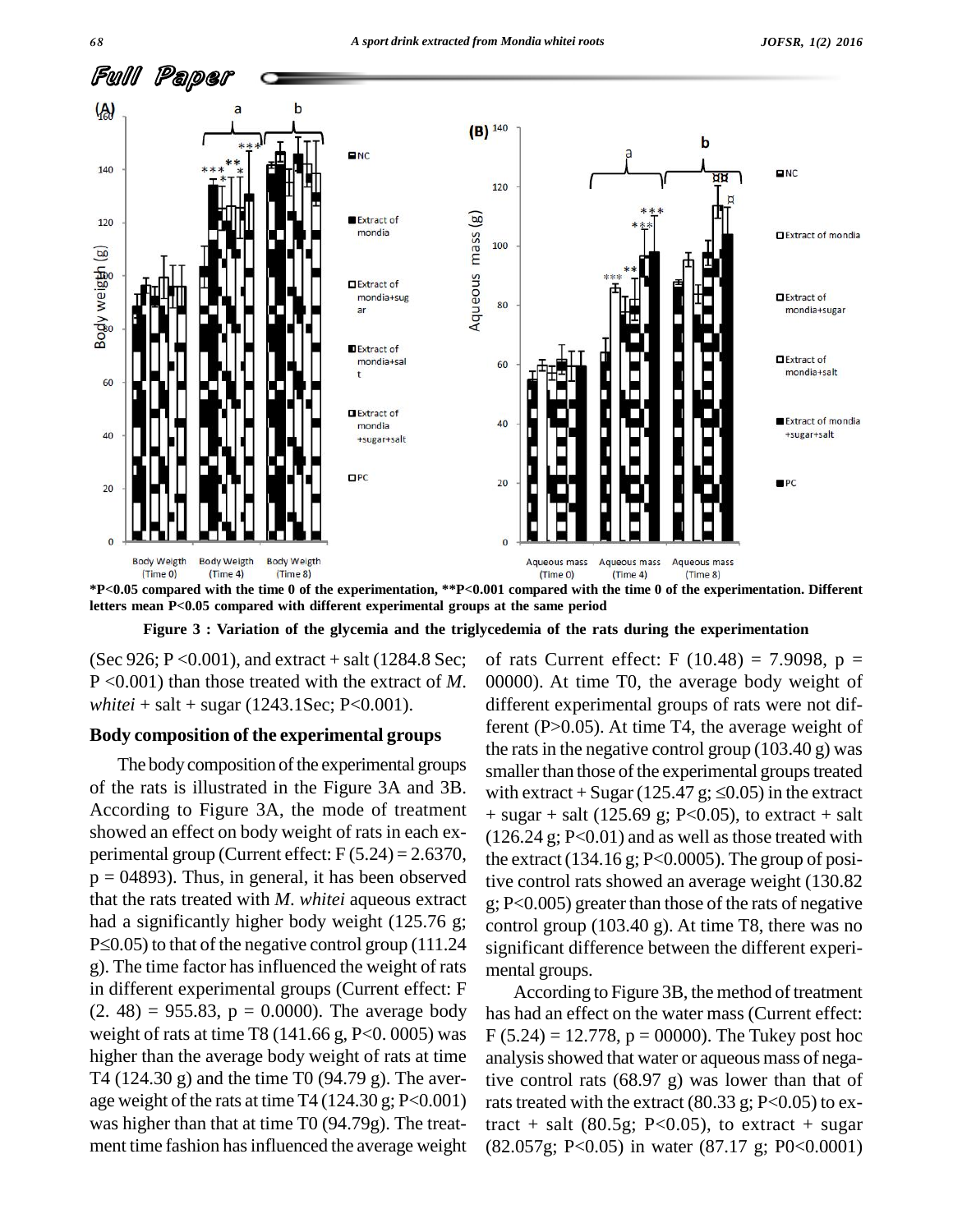

 ${}^{4}P$  < 0,05,  ${}^{5}P$  < 0,001 compared to the time 0; \*\*\*P < 0.001, \*\*P < 0.0001 compared to control negative group at T4;  $\square P$  < 0,05, **P<0,001compared to the positive control group at T8**

Figure 4 : Variation of the triglycedemia (A) and the glycemia (B) of the rats of the rats at 0, 4, 8 weeks of the **experimentation**

and that those of rats treated with the extract  $+$  sugar + salt (89.97g; P<0.0005 The time factor influences the water percentage in different batches of rats (Current effect:. F  $(2.48) = 1074.1$ , p = 0.0000). The post hoc Tukey analysis showed that the body water in rats at time T8 (97.04, P<0, 0001) was higher than the average weight of rats at time T4  $(84.12 \text{ g})$  and at time T0  $(58.77g)$ . The average weight of the rats at time T4  $(84.12 \text{ g. P} < 0.0001)$ was greater than the time T0 (58.77g).

The treatment time fashion has influenced the average body water Current effect of rats: (Current effect: F (10.48) = 21.140,  $p = 00000$ . At time T0, Pd''0.01) in different batches (Current effect: F (2. the body water of different experimental groups of rats were not different  $(P>0.05)$ . A time T4, body water rats from the negative control group  $(64.11 \text{ g})$ 

was smaller than the experimental groups treated with extract + Sugar  $(77.79 \text{ g}; P<0.05)$  than those treated with extract + sugar + salt  $(96.78 \text{ g})$ ;  $P\leq 0.0005$ ) than those treated with the extract + salt  $(82.05 \text{ g}; P<0.001)$  and as well as those treated with the extract (85.86; P<0.0001). The positive control group of rats had an average body water (98.11g; P<0.0001) than negative control rats (64.11). At time T8, the average body water of the negative control group (87.84 g) was smaller than the group taking the drink + salt + sugar extract  $(113.61 \text{ g}; P<0.0001)$ and that of S positive control group (103.91g; the drink + salt + sugar extract (113.61 g; P<0.0001)<br>and that of S positive control group (103.91g;<br>Pd''0.01) in different batches (Current effect: F (2.  $(48) = 1074.1$  p = 0.0000). The post hoc Tukey analysis showed that the body water in rats at time T8 (97.04, P<0.0001) was higher than the average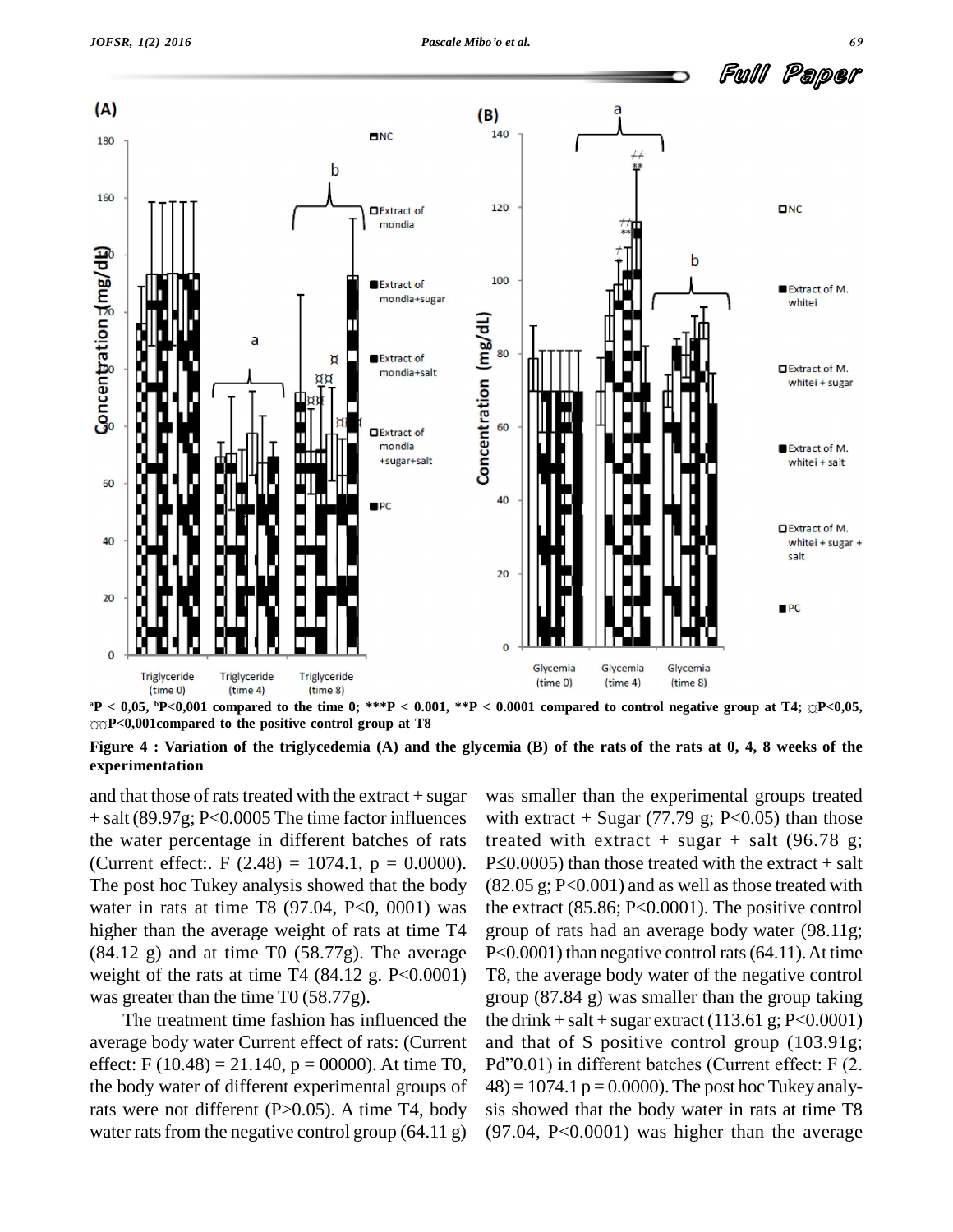weight of rats at time T4 (84.12 g) and at time T0 (58. 77g). The average weight of the rats at time T4  $(84.12 \text{ g}; P<0.0001)$  was greater than the time T0  $(58.77g)$ . The treatment time fashion has influenced the average body water Current effect of rats: (Current effect: F  $(10.48) = 21.140$ , p = 00000). At time T0, the body water of different experimental groups of rats were not different (P>0.05).At time T4, body water rats from the negative control group  $(64.11 \text{ g})$ was smaller than the experimental groups treated with extract + Sugar (77.79 g; P<0.05) than those treated with extract + sugar + salt  $(96.78 \text{ g})$ ;  $P<0.0005$ ) than those treated with the extract + salt the extract (85.86; P<0.0005). The positive control group of rats had an average body water (98.11g; P<0.0001) than negative control rats (64.11). At time T8, the average body water of the negative control group (87.84 g) was smaller than the group taking and that of positive control group (103.91g; P<0.01).

# **Biochemical parameters post exercise measure ments**

The biochemical parameters post exercise mea surements of the experimental groups of the rats is illustrated in the Figure 4A and 3B.According to Figure 4A, the treatment affects the rate triglyceride (Current effect: F  $(5.24) = 2.6497$ , p = 04.812). The Post hoc analysis showed that only the positive control group had higher triglyceride levels (111.85 mg<br>
dL; P \geta 0.05). Time influence on triglycerides (Cur-<br>
dL; P \geta 0.06  $/$  dL) than rats taking the full test drink (87.82 mg/ rent effect: F  $(2.48) = 82.631$ , p = 00000). The post hoc analysis showed that the average rate was triglycerides High time T0 (130.45 mg / dL) compared to the time T4 (69.06 mg / dL;  $p < 0.0001$ ) and time T8 (84.64 mg / dL; P<0.0001). The average triglyceride level at time T8 was higher than that at time  $\frac{\text{hoc}}{\text{d}t}$  hoc T4 (p  $\leq$  0.01). Comparing the interaction time \* trigeride level at time T8 was higher than that at time lycerides showed effect (Current effect:  $F(10.48) =$ 3.3318,  $p = 0.0235$ . The post hoc analysis showed that at time T0, there were no significant differences between the experimental groups.At time T8, there was no significant difference between the negative control group rats and the rats of the other experi mental groups (P>0.05). However it can be noted that at time T8, triglyceride levels were higher, re-

spectively, in rats the positive control group (132.79) mg / dL) compared to rats treated with the extract  $(71.23 \text{ mg}/\text{dL}; P<0.005)$  by extract + sugar  $(71.78$ mg / dL; P<0.005) and to extract + sugar + salt (62.849mg/dL; P<0.005).

 $(82.05 \text{ g}; P<0.005)$  and as well as those treated with mg / dL; P $\leq$ 0.0005) that the negative control rats the drink + salt + sugar extract (113.61 g; P<0.0001) tract (80.70 mg / dL;  $p \le 0.005$ ) or while those tak-According to Figure 4B, Statistical analysis re peated measuresANOVAshowed a treatment effect (Current effect: F  $(5.24) = 20.674$ , p = 00000). The post hoc Tukey analysis showed that the mean glu cose levels were elevated post stress in rats took to extract (80.70 mg / dL; P<0.05), to extract + sugar  $(82.88 \text{ mg} / \text{dL P} < 0.01)$ , to extract + salt  $(85.53 \text{ mg})$  $/dL$ ; P<0.001), and the extract + sugar + salt (91.48 (82.88 mg / dL P < 0.01), to extract + salt (85.53 mg / dL; P < 0.001), and the extract + sugar + salt (91.48 mg / dL; P  $\leq$  0.0005) that the negative control rats (72.84 mg / dL). No significant difference between the rats negative controls with the control rats controls positive (69.50 mg / dL;  $P > 0$ , 7). The rats given the beverage have a higher average blood glu cose (91.48 mg / dL) than those taking only the exgiven the beverage have a higher average blood glucose (91.48 mg / dL) than those taking only the extract (80.70 mg / dL;  $p \le 0.005$ ) or while those taking the extract + sugar  $(82.88 \text{ mg}/\text{dL}; \text{p} < 0.05)$ . The positive control rats have an average blood glucose  $(69.50 \,\text{mg/dL})$  than rats who took the extract  $(80.70 \,\text{m})$ mg / dL; P<0.005), the extract + salt  $(85.53 \text{ mg}/ \text{dL})$ ; P<0.0001), the extract + Sugar (82.88 mg / dL; P  $<$  0.0005) and extracts + sugar + salt (91.48 mg / dL; P<0.0005) the rats negative  $(72.84mg / dL)$ . The comparison of the average blood glucose over time showed that there was an effect of time on treatment (Current effect: F  $(2.48) = 30.229$ , p = 0.0000). The post hoc analysis showed that average blood glu cose was higher in T4 time  $(91.71 \text{ mg} / dL)$ ; P<0.0005) and T8 (78.48 mg / dL;  $p < 0.05$ ) than T0 (71.30 mg / dL). Glucose T4 was higher

> Than that to T8 ( $p<0.0005$ ). Comparing the interaction time \* shows a treatment effect (Current effect: F (10, 48) = 5.0164,  $p = 00006$ ). The post hoc analysis showed that at T0, there is no signifi cant difference between the experimental groups.At time T4, blood glucose was higher respectively in rats treated with the extract + sugar  $(99.00 \text{ mg}/\text{dL})$ ; P<0,001), to extract + salt (102.60 mg / dL; P<0.0005), and extract sugar  $+$  salt  $+$  (116.10 mg /  $dL$ ; P <0.0005) compared with positive control group rats (69.80 mg / dL). At time T8, there is no significant difference between the negative control rats and other experimental groups of rats (P>0.05).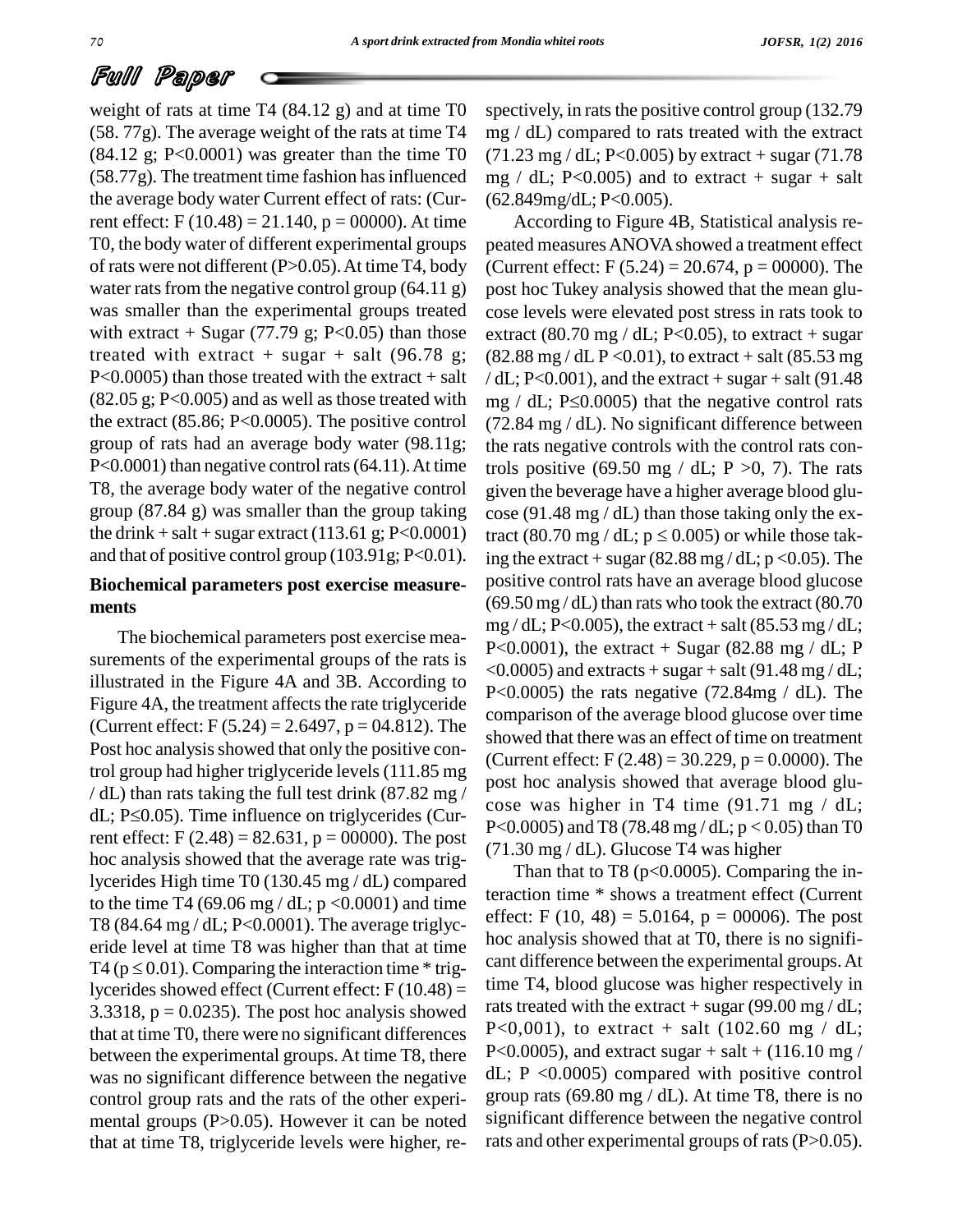|  |  | Full Paper |  |
|--|--|------------|--|
|--|--|------------|--|

| <b>Correlation indices</b> |                     |                    |                     |  |
|----------------------------|---------------------|--------------------|---------------------|--|
| <b>Study variables</b>     | Performance (T0)    | Performance (T4)   | Performance (T8)    |  |
| Body weight (T0)           | $-0.204(0.279)$     | $0.434(0.0165)*$   | 0.282(0.131)        |  |
| Body weight (T4)           | $-0.252(0.000)$ *** | $0.460~(0.010)*$   | 0.0635(0.739)       |  |
| Body weight (T8)           | $-0.365(0.048)$ *   | 0.325(0.079)       | 0.0877(0.645)       |  |
| Aqueous mass (T0)          | $-0.204(0.279)$     | $0.434(0.016)$ *   | 0.282(0.131)        |  |
| Aqueous mass $(T4)$        | $-0.0961(0.614)$    | $0.974(0.0063**)$  | 0.124(0.515)        |  |
| Aqueous mass (T8)          | $-0.175(0.354)$     | $0.687(0.0000)***$ | $0.345(0.0618)$ *   |  |
| Glycemia $(T0)$            | $-0.50(0.0117)$ *   | $-0.0676(0.723)$   | $-0.263(0.177)$     |  |
| Glycemia (T4)              | $-0.176(0.353)$     | $0.694(0.000)$ *** | $0.740(0.000)$ ***  |  |
| Glycemia (T8)              | $-0.197(0.296)$     | $0.699(0.000)$ *** | $0.620(0.000)$ ***  |  |
| Triglyceridemia (T0)       | $-0.114(0.550)$     | $-0.095(0.617)$    | $-0.0256(0.893)$    |  |
| Triglyceridemia (T4)       | $-0.219(0.245)$     | 0.141(0.456)       | $-0.623(0.0000)***$ |  |
| Triglyceridemia (T8)       | $-0.0085(0.0964)$   | 0.103(0.589)       | $-0.427(0.0188)*$   |  |
| Performance (T0)           |                     | $-0.177(0.348)$    | $-0.140(0.460)$     |  |
| Performance (T4)           | $-0.118(0.533)$     |                    | $-0.757(0.000)$ *** |  |
| Performance (T8)           | $-0.140(0.4660)$    | 0.124(0.515)       |                     |  |

**TABLE 4 : Correlation between endurance performance, aqueous mass, body weight, triglyceridemia and glyce mia post effort at different times of the experimentation**

Values in brackets represent the P-value while the others represent the correlation coefficient R \*; P < 0.05, \*\*P < 0.01, \*\*\*P <<br>0.001. Drink was obtained after adjustment of the carbohydrate and NaCl to the dry extract i 0.001. Drink was obtained after adjustment of the carbohydrate and NaCl to the dry extract in respect of the international norms.

Correlation between endurance performance time, body composition and some biochemical post exercise parameters of the rats at different times of the experimentation

The TABLE 4 shows the correlation between different parameters studied. According to the TABLE 4, at the time T0, the endurance performance was negatively correlated to alls parameters but the correlation were strong and with the glycemia at T0  $(P < 0.05)$ . At the time T4, the endurance performance is negatively correlated to the triglyceridemia and is positively correlated with the body weight at T0 (P < 0.05), at T4 (P < 0.05) and T8 (P > 0.05). It was also correlated with the aqueous mass at T0 (P  $<$  0.05), at T4 (P  $<$  0.01) and T8 (P  $<$  0.001) and with the glycemia at the times T4 and T8 ( $P < 0.001$ ). At the time T8, the endurance performance was positively correlated with the aqueous mass ( $P > 0.05$ ), with the glycemia  $(P < 0.001)$  and negatively correlated with the triglyceridemia at times T8 ( $P < 0.05$ ), and T4 ( $P < 0.01$ ).

#### **DISCUSSION**

From TABLE 1, the aqueous extract of the roots  $28.4 \pm 0.21$  kcals / 1000 mL. This energetic prop-

of *Mondia whitei* does not respond to the standard in terms of quantity to the chemical composition of a beverage intended for athletes. According to the AFSSA**[48]**, the drink designed for athletes must be between 460 mg / l and 1150 mg / l sodium, having an osmolality between 200 and 300 m Osmol / kg water, having between 80 kcals / 1000 mL and 350 kcals / 1000 mL of energy and have at least 75% of metabolic energy from carbohydrates(glucose, maltose, dextrin, sucrose). When *M*. *whitei* roots are added into aqueous extract salt and carbohydrates such as saccharose, it enables compliance with standard for nutritional composition of sports drinks. Selecting sucrose as a type of carbohydrate added to the aqueous extract of the roots of *M*. *whitei* is justified by its easy accessibility in homes and it is an equimolar mixture of glucose and fructose which oxidizes easily. The review of related literature re veals that, the oxidation rate of glucose and fructose as a mixture is higher than that of an equivalent amount of glucose alone **[47]**. In addition to that, the beverages containing the extract of the roots of M. whitei  $+$  sugar  $+$  salt is energetic and possess an energy value within the standard energy drinks with whitei  $+$  sugar  $+$  salt is energetic and possess an energy value within the standard energy drinks with  $28.4 \pm 0.21$  kcals  $/ 1000$  mL. This energetic prop-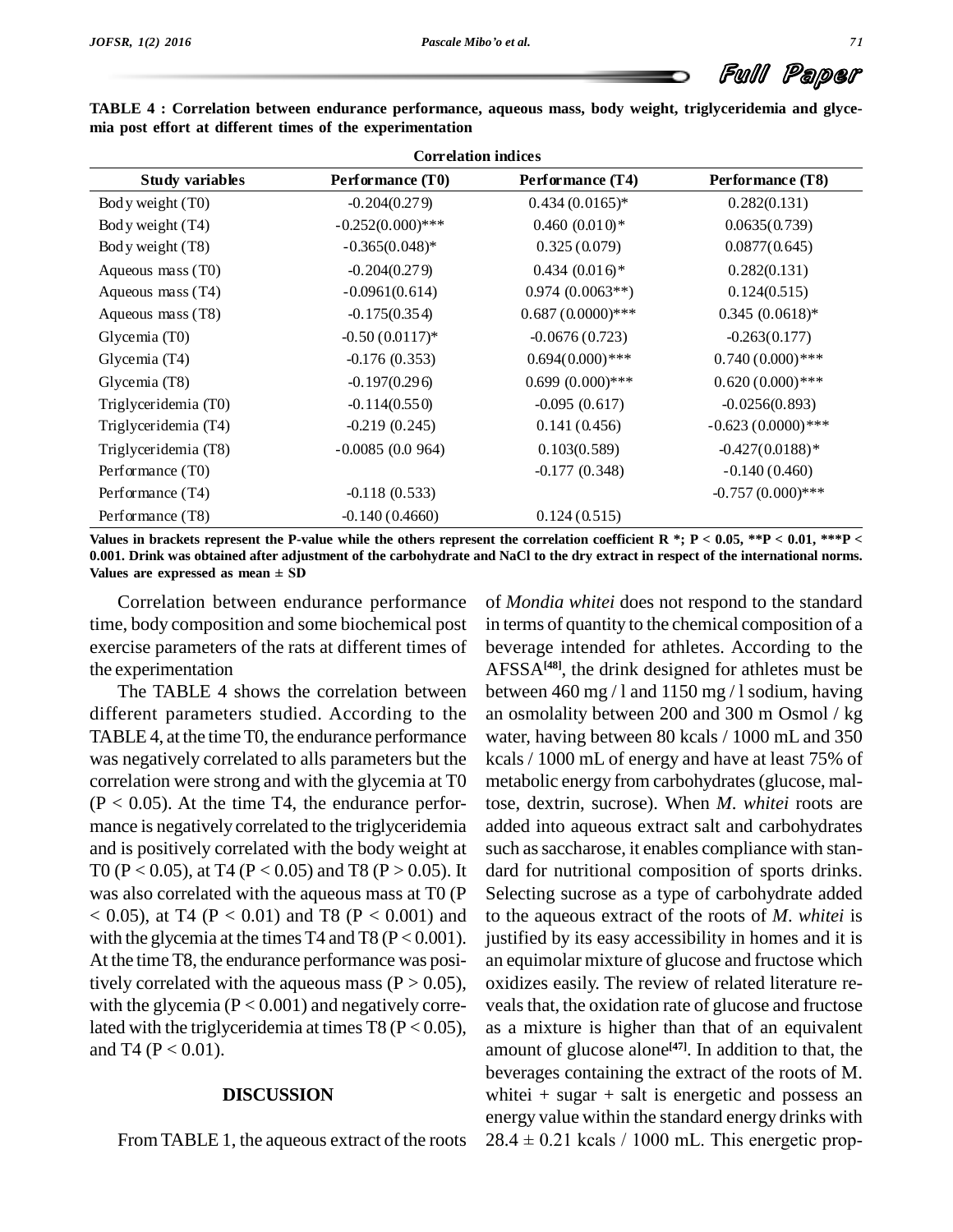erty is mainly related to its high sugar content (en dogenous and exogenous) as shown in TABLE 1. Except the essential elements of a drink for athletes should have sugar, water and salt, TABLE 1 shows that *M*. *whitei* test beverage contains polyphenols. With specific reference to the literature, components such as phytosterols, glucosinolates and phenol contained in the plant extract have antioxidant properties and may contribute to less protection against oxidative damage induced by strenuous exercise **[48- 50]**, especially as nowadays the trend is to develop protecting and toning properties that can reduce oxidative stress and promote the practice of physical activity without secondary effects on health. Sports drinks are dietetic in nature that is to say it obeys to the norms **[35, 51]**. From recommendations made by the Scientific Committee on Food or SCF<sup>[40]</sup>, beverages the v must not be harmful to health and must be geared towards effective recovery as advocated by Bilzon *et al.*<sup>[52]</sup>, on hydration and the performance of the in term athlete during a physical effort of long duration **[53]**. All these properties have been verified in drink from a beverage test of the aqueous extract of the roots of  $M.$  *whitei* + sugar + salt.

In acute toxicity following the 2000 mg / kg of test drink consumed by the rats of the test group for 14 days, no death was recorded within the group and therefore we deduce that the lethal dose 50 (LD50) of this beverage is higher than  $5000 \,\text{mg}/\text{kg}$ and thus it is non-toxic<sup>[54]</sup>. However, in TABLE 2 consun and 3, the administration of the beverage *M. whitei* respectively had no effect on the hematological and biochemical parameters, on the body weight or on the internal organs of the rats  $(P> 0.05)$  except the high level of platelets. However, according Ansahl **[55]**, Oluyemi, Omotuyi, Jinoh, Adesanya, Sarahu<sup>[56]</sup>, reduced body weight and internal organs ents are considered as toxicity indicator after exposure to toxic substances, which is not the case with *M*.  $whitei + sugar + salt$  drink. The high quantity of platelets may be a drawback of consuming said beverage to high quantity of drink around 800 mg/kg. In sub acute toxicity of the drink, the recent work of Okon, Bankole, Eneasato, Ezezeah and Bankole on the histological changes in the hearts of rats fed diets containing the aqueous extract of the roots of *M*. *whitei* have shown that a high consumption of *M*.

*whitei* (4.5 and 13.5 g Kg body weight) and an extended period (3 weeks), the extract of *M*. *whitei* had toxic effects on the heart **[57]**. For thisreason, they suggested to regulate the incorporation of this extract in the consumable food products. Unlike these studies, Figure 1 rats consuming the test beverage at doses (0, 250, 500, 1000 and 2000 mg / kg of the body weight / day for 28 days) attest the safety of the said beverage as it is noted an absence of le sions in the liver of the rats eating the different doses of the test beverage (absence of oedema, congestion, inflammation, or hemorrhage, etc.).An exami nation of histological sections of the liver was made since the liver has gone a biotransformation of or gans of the body. Indeed the lesions sought in the liver take the available literature which states that the volatile oil contained in the roots of *M*. *whitei* causes inflammation, irritation of mucous membranes at high doses **[57]**. Liver pain after a poisoning occurs in terms enzymatic by higher elevated plasma ala nine aminotransferase (ALT) and aspartate ami notransferase of (AST) spleen and the reference values of AST and ALT are respectively (96 - 200 U / L) and  $(21-52 \text{ U} / \text{L})$  in the rat<sup>[59]</sup>. According to the results reported in TABLE 2, the values of AST and ALT in rats sub acute toxicity were normal. Therefore, the safety of this drink would be attrib uted to the low concentration of the aqueous extract of the roots of *M*. *whitei* it contains and its moderate consumption.

Concerning the ergogenic property of the drink, Figure 2 shows that at the time T4, the extract of *M*. *whitei* only increases the endurance performance of the rats that consume it as compared to those of rats in positive control groups ( $p < 0.01$ ) and those in the negative control group (p <0.001). Adding ingredi ents such as salt or salt  $+$  sugar both potentiates the ergogenic effect of the extract and that is why the experimental groups extract *M*. *whitei* + salt and extracted *M*. *whitei* + sugar + salt have time endurance to physical exertion on the treadmill higher (p <0.01). The fact that the performance in endurance rats falls at T8 time in all experimental groups compared to the time T0 and T4 at the times would be attributed to the high intake of body weight of rats that would interfere with their performance on tread mill. However, the groups extracted *M*. *whitei* + salt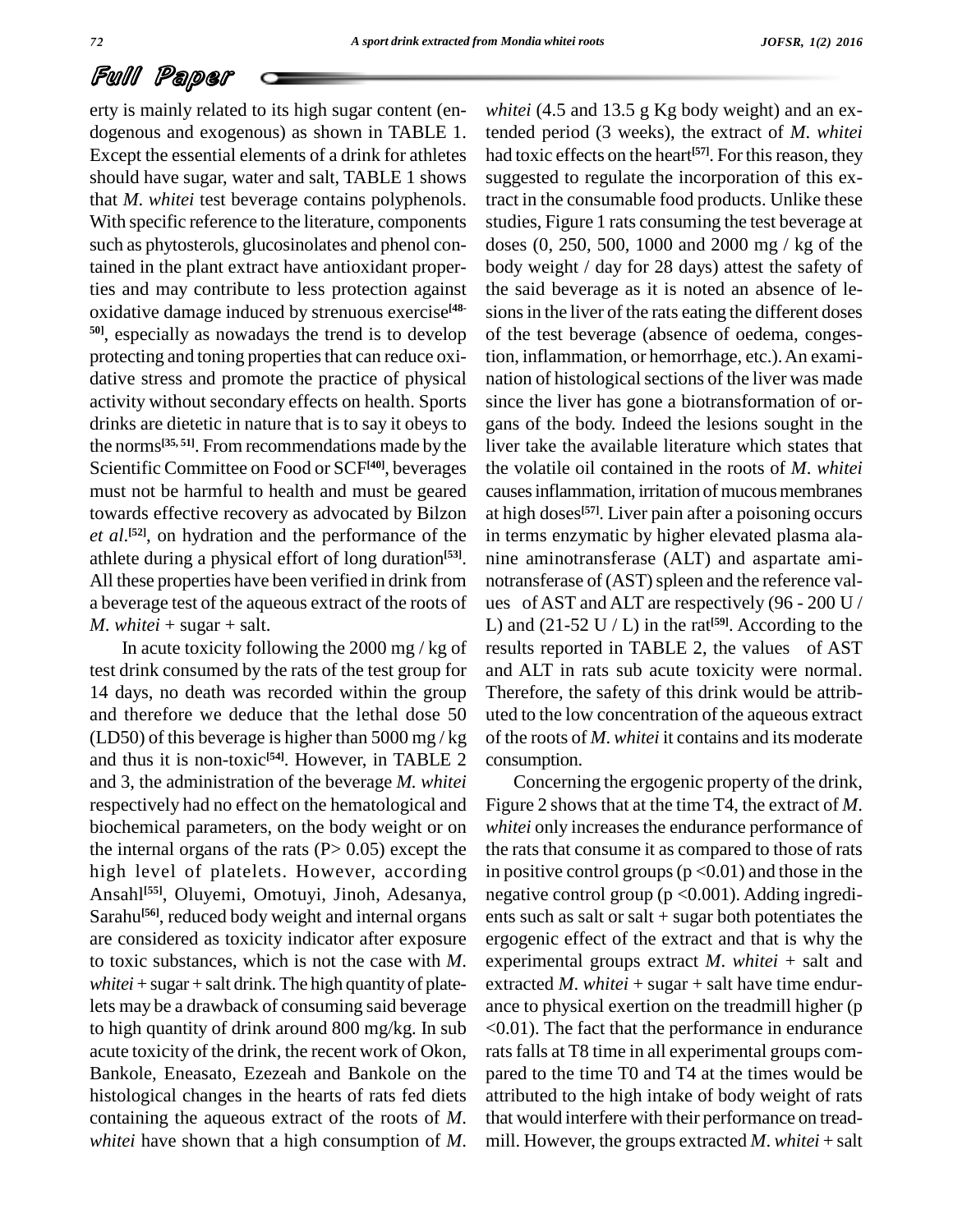and extracted *M*. *whitei* + sugar + salt recorded again this time T8, the highest performance. According Xiafeng Shen **[60]** (2012), the treadmill is the instru ment best suited to measure the rats in endurance performance and increase endurance time in rats consuming the drinks; one drink containing at least the aqueous extract of *M*. *whitei* roots, attests the ergogenic nature of this extract. The ergogenic prop erty of the beverage is due to its physico-chemical and nutritional composition which include the bioactive substances like polyphenols, as many studies have revealed that bioactive substances of plant extracts (polyphenols) as Cordyceps sinensis Berk (ophiocordycipitaceae) according Koh *et al*. **[23]**, *Allium sativum* L. (Amaryllidaceae) according to Morihara *et al*. **[64]**, *Japonica pseudosasa* (Poaceae) according to You *et al*.<sup>[2]</sup>, the Rubus coreanus (Ro- pea saceae) according to Jung *et al.*<sup>[21]</sup>, *Panax ginseng* ergoge CAMeyer (Araliaceae) byTang *et al*. **[20]**, the *Bacopa monniera* L. (Scrophulariaceae) by Anand *et al*. **[19]** and *Ocimum sanctum* L. (Lamiaceae) according Prasad and Khanum**[22]** increased the physical en durance capacity of rats. The mechanisms by which the bioactive substances in plants could have an er gogenic action are diverse. Thus, according to the literature, ergogenic plants such as Ginseng, Ginkgo biloba, Gamma oryzanol and Tribulus terrestris, Kava and St. Johns Worth have been described by Williams and Brand<sup>[63]</sup>, by William<sup>[10]</sup>. To Chee *et* cor *al*. **[64]**, it would increase the availability of energy substrates (glucose, fatty acids, etc.). Yeomans *et al*.<sup>[65]</sup> believe that, it would cause changes favor- It is able metabolic functions, hematological and cardio vascular<sup>[10]</sup>. Moreover, some ergogenic substances troly increase the body recovery ability by fighting against oxidative stress caused by intense physical effort as demonstrated by the study of coenzyme Q10 supple mentation in rats trained to swim<sup>[66]</sup> and the polyphenol supplementation in athletes<sup>[67]</sup>. As regards drinks tive a containing the extract of *M. whitei,* their ergogenic properties would be allocated to the mobilization of substrates energy during and after physical exertion especially with regards to glucose (Figure 4).<br>Therefore glycemia post effort is greater in the different experimental groups of rats regardless of the experimental period in contrast to controls (positive and negative). The positive control group re-

corded a higher performance than the negative control group. These findings support the work of Maugham**[68]** (2001) who found that the ingestion of water and carbohydrates are separate and additive effects on performance. However, several factors influence the endurance performance (TABLE4), that is why at time T4, the performance is positive and low correlation to body weight  $(R = 0.460)$  and triglyceridemia ( $R = 0.103$ ) post effort ( $p > 0.05$ ) post effort it is strongly and positively correlated with body water  $(R = 0.974)$  (p < 0.01) and post exertion blood glucose  $(R = 0.694)$  (p < 0.001). However, it is extremely difficult to prove scientifically that the gene ergo reality of a substance especially for researchers from poor countries where methods and advanced measurement instruments used are not peak. Given the results presented in Figure 4, ergogene effect of the test beverage containing the aqueous extract of the roots of *M*. *whitei* + sugar + salt would be attributed to bioactive substances contained in the aqueous extract of the roots of *M*.*whitei* which would act on glycogenolysis and gluconeo genesis resulting from the high levels of sugar in blood after efforts that would act effectively and positively on recovery according Bilzon *et al*. **[52]**. As such, the drinking-water extract of the roots of *M*. *whitei* + sugar + salt would be a subject recovery beverage to doping. Liquid containing glucose consumed during exercise reduces the risk of dehy dration, hyperthermia, provides energy to prevent premature fatigue and thus enhances performance **[69]**. It is sometimes difficult to separate the effects of water replenishing those of the substrate and electrolyte after ingestion of a solution enriched with carbohydrates and electrolytes. However, according to Rochcongar **[35]**, the causes of poor physical performance of athletes are attributed to the depletion of glycogen stores and dehydration. The positive and strong correlation recorded both in time T4 and T8 post effortlessly between blood sugar and body water in TABLE 4 are consistent with the causes of such performance as stipulated by Rochcongar **[35]**. Hydration is therefore a key deter minant of performance; this is the reason why the hydrant property of the drinking-water extract of the roots of *M*. *whitei* + sugar + salt was studied.

However, according to Figure 3, the rats that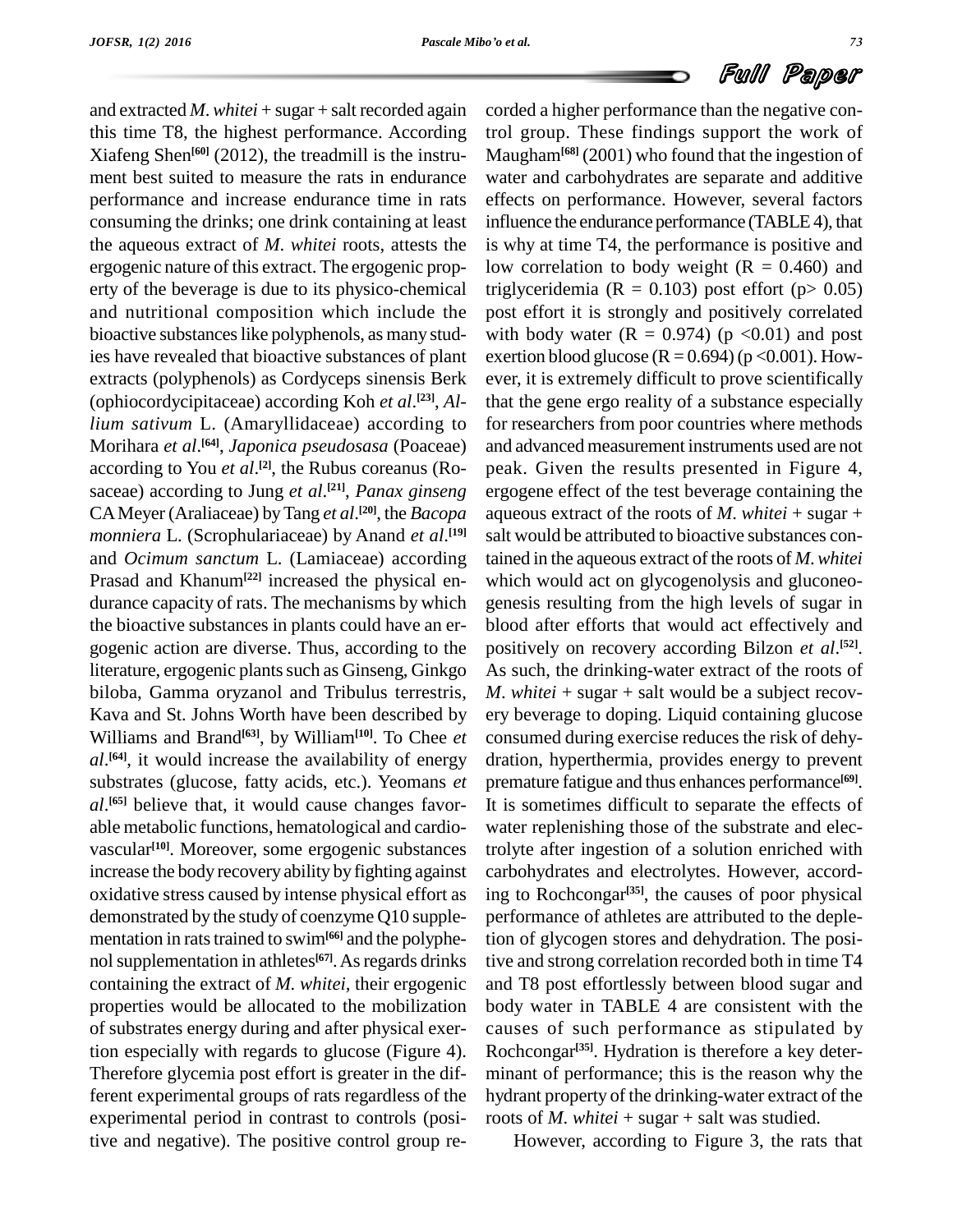consumed the drink containing the aqueous extract of the roots of *M*. *whitei* have a higher body water than that of rats in the negative control group (P  $\leq$  0.05) and the rats that consumed the drink containing the aqueous extract of the roots of *M*. *whitei* + sugar + salt has a higher water percentage ( $P < 0.001$ ) and similar to that of the positive control rats control group (P > 0.05). This increase in body water versity of Yaoundé I Cameroon. suggests that the aqueous extract of the roots of *M*. *whitei* has a moisturizing property which is potentiated by the addition of both sugar and salt, wherein the water percentage higher by the group of rats who consumed the drink containing the aqueous extract of the roots of *M*. *whitei* + sugar + salt. The results in Figure 3 would be justified by the fact that the sodium (content in these beverages, see TABLE 1) involved in the cellular water retention as supported by Costill<sup>[69]</sup> in the active transport mechanism glu- been in cose byWright *et al*. **[70]**. Salt and sucrose in the bev erage containing the aqueous extract of the roots of *M*. *whitei* + sugar + salt promote the absorption of glucose, sodium and water and therefore induce an increase in body water consumer rats. These ele ments are put together to ensure oral rehydration during childhood diarrhea for example, or other gasof sodium  $+$  absorption of water by adding glucose **[70]**.

# **CONCLUSION**

This study was carried out to prepare a drink from roots of *M. whitei* with a composition similar to the standard commercial drink. To evaluate its toxicity and its ergogenic properties in rats, a test drink was made with extracts of  $M$ . *whitei* + salt + sugar respects the standards composition of the sport drink and gets energetic, hydrating and ergogenic properties. It is not also toxic. The *M. whitei* plant has been proven to contain great and diverse nutritional and medicinal values and then the test drink prepared with its roots could be considered as a nutraceutic beverage. But it is important to mention something about doping, anti oxidant, microbiologi cal and organoleptical aspects of this drink before its promotion.

# **ETHICALCONSIDERATIONS**

All procedures in this study followed the clear ance from the Institutional Ethical Committee and were approved by theAnimal Ethical Committee of the Laboratory of Animal Physiology of the Faculty of Sciences (Reg. No. FWA-IRB00001954), Uni the Laboratory of Animal Physiology<br>of Sciences (Reg. No. FWA-IRB00<br>versity of Yaoundé I Cameroon.

## **AUTHORS<sup>í</sup> CONTRIBUTIONS**

Mibo'o P, Ngogang Yonkeu J, and Mbofung Fontang CM, and Nso E conceived the study. Fouda Omgbwa Nsi L participated in its design, performed statistical analyses and drafted the manuscript. Pieme A Cand Robert Germain Beka performed nutritional and biochemical study, statistical analyses and have been involved in drafting the manuscript.All authors read and approved the final manuscript.

# **ACKNOWLEDGEMENTS**

troenteritis, where maximum stimulation is desired work was supported by CONFEGES (Confédération The authors wish to express their thanks to Daniel The authors wish to express their thanks to Daniel<br>Ngoa Nguélé, Wouassi Dieudonné and Amandzo Allan Thierry for their different contributions. This<br>work was supported by CONFEGES (Confédération<br>des Etats et des Ministères de la Jeunesse et des Ngoa Nguélé, Wouassi Dieudonné and Amandzo<br>Allan Thierry for their different contributions. This<br>work was supported by CONFEGES (Confédération des Etats et des Ministères de la Jeunesse et des Sports ayant le Français en partage).

## **COMPETINGINTEREST**

Authors have declared that no competing inter ests exist.

# **HIGHLIGHTS**

- The composition of the formulated drink made from extract of *Mondia whitei* was similar to a standard commercial sport drink. <sup>ï</sup>
- The formulated drink made from roots of *Mondia whitei* is not toxic  $\bullet$
- The endurance performance of the rats which consumed the drink made from roots of *Mondia whitei* was the highest. <sup>ï</sup>
- The drink of *Mondia whitei* is ergogenic, ener getic and hydrating.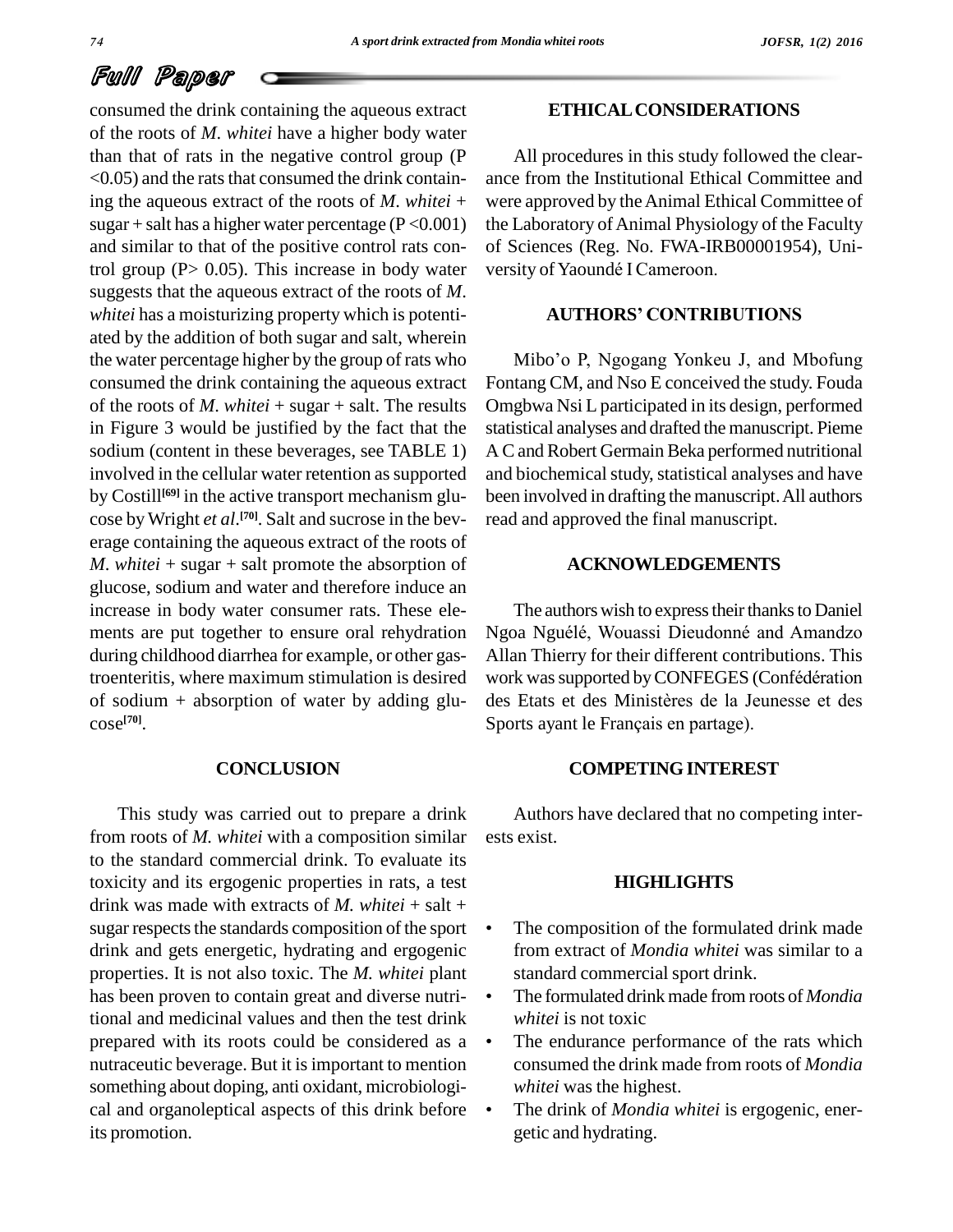#### **REFERENCES**

- **[1]** L.Z.Huang, B.K., Huang, Q.Ye, L.P.Qin; J.Ethnopharmacol., **133**, 213-219 **(2011)**.
- **[2]** Y.You, Y., K.Kim, K.Lee et al.; Biosci Biotechnol Biochem., **70**, 2532-5 **(2006)**.
- **[3]** N.Afari, D.Buchwald; AJ., **160**, 221-236 **(2003)**.
- **[4]** L.Nybo,B.Nielsen;Journal ofApp.Phys., **91**, 1055- 10 60 **(2001)**.
- **[5]** R.M.Enoka, D.G.Stuart; J.A.P., **72**, 1631-16 4 8 **(1992)**.
- **[6]** W.N.Loscher, A.G.Cresswell, A.Thorstensson; J.Physiol., **491**, 271-280 **(1996)**.
- **[7]** D.K.McKenzie, G.M.Allen, J.E.Butler, **(1997)**.
- **[8]** R.B.Armstrong; Med.Sci.Sports.Exerc., **22**, 429-35 **[9]** N.Ilaiyaraja, T.Anand, Farhath Khanum; ëEffect of **(1990)**.
- hydroalcoholic extract of Aegle marmelos fruit on radical scavenging activity and exercise-endurance capacity in mice', Informa Healthcare USA., Pharmaceutical Biology Downloaded from informahealthcare.com by HINARI on 03/06/14, **(2014)**.
- **[10]** M.Williams;JInt Soc Sports Nutr., **3(1)**, 1-6 **(2006)**.
- **[11]** ANSES, <http://www.anses.fr/fr/documents/> NUT2012sa0212.pdf, **(2013)**. [11] ANSES, http://www.anses.fr/fr/documents/<br>NUT2012sa0212.pdf, (2013). [32]<br>[12] P.Goussard; 'Les aliments ergogènes.Guide
- NUT2012sa0212.pdf, (**2013**).<br>P.Goussard; 'Les aliments ergogènes.Guid<br>nutritionnel des sports d'endurance', (**1999**).
- **[13]** L.R Bucci; A.J.Clin.Nutr 72(suppl)., 624S-36S **(2000)**.
- **[14]** X.L.Zhang, F.Ren, W.Huang, R.T Ding, Q.S Zhou, X.W Liu; Molecules, **16(1)**, 28-37 **(2010)**.
- **[15]** W.C.Miller, G.Bryce, R.Conlee; J.of Appl.Phys., **[16]** F.*Yi; J.of Chengdu.P.Educ.Inst., 26(2), <sup>63</sup>ñ<sup>65</sup>* **56(1)**, 78-83 **(1984)**.
- *(2000).*
- **[17]** T.H.Pedersen, O.B.Nielsen, G.D.Lamb, D.G.Stephensen; Intracellular acidosis enhances the excitability of working muscle.Sc.ung, K.A., **305**, 1144-1147 **(2004)**.
- **[18]** N.Morihara, M.Ushijima, N.Kashimoto et al.; Biol.Pharm.Bull., **29**, 962-6 **(2006)**.
- **[19]** T.Anand, G.Phani Kumar, M.D.Pandareesh et al.; Phytotherapy Res., **26**, 2027 **(2008)**.
- **[20]** K.A.Jung, D.Han, E.K.Kwon, C.H.Lee, Y.E.Kim; J.Med.Food., **10(4)**, 689-693 **(2007)**.
- **[21]** M.P.V.Prasad, F.Khanum; Res.J.Med.Plant, **6**, 37- 46 **(2012)**.
- 

691-4 **(2003)**.

- **[23]** L.Huanga, B.Huanga, Q.Yea, L.Qin; J Ethnopharmacol, **133**, 213-19 **(2011)**.
- **[24]** J.G.Agea, B.Katongole, D.Waiswa, G.N.Nabanoga; A.J.T.A.M., **5(4)**, 399-408 **(2008)**.
- M.M.Donfack, F.Zelefack, B.T.Nguelefack, S.Wansi, F.Ngoula, P.Kamtchouing, E.Tsamo, A.Kamanyi; B.T.Nguelefack, S.Wansi, F.Ng<br>P.Kamtchouing, E.Tsamo, A.Kam<br>Afr.J.Trad.CAM, 2(3), 302–311 (2005).
- [26] H.M.Burkill; 'The useful plants of West Tropical Afr.J.Trad.CAM, 2<br>H.M.Burkill; 'The<br>Africa', 2<sup>nd</sup> Edition Africa', 2<sup>nd</sup> Edition, Families M-R.Royal Botanic Gardens, Kew, Richmond: United Kingdom, **4**, 969 **(1997)**.
- S.C.Gandevia; J of Appl Physiol., **82**, 2011- 2019 **[27]** E.T.Mlangeni,C.P.Maliwichi-Nyirenda, D.Mpalika (**1997**).<br>E.T.Mlangeni, C.P.Maliwichi-Nyirenda, D.Mpalika<br>and P.B.Nansongole; 'Distribution, use and potential commercial value of *Mondia whitei* in southern Malawi', in: Proceedings of the 2005 annual research conference, **(2006)**.
	- [28] P.Watcho, I.D.Fotsing, F.Zelefack, T.B.Nguelefack, P.Kamtchouing, E.Tsamo, and A.Kamanyi; Indian Journal Pharmacol, **38(1)**, 33-37 **(2006)**.
	- [29] R.Patnam, S.S.Kadali, K.H.Koumaglo, R.Roy; Phytochemistry., **66(6)**, 683-686 **(2005)**.
	- **[30]** E.Noumi, Z.P.H.Amvam, D.Lontsi; Fitoterapia (LXIX)., **2**, 125-134 **(1998)**.
	- [31] F.Lampiao, D.Krom, S.S.Du Plessis; Phytother Res., **22(9)**, 1272-1273 **(2008)**.
	- **[32]** H.J.T.Venter, R.L.Verhoeven and P.V.Bruyns; S.Afr.J.of B., **75(3)**, 456-465 **(2009)**.
	- **[33]** K.Sumalatha, S.A.Kumar, S.M.Lakshmi; Int.J.of Pharm and Ther, **1**, 10-18 **(2010)**.
	- **[34]** P.Rochcongar; S.f.de M., St, **15**, 4-14 **(2009)**.
	- [35] Letouzey, 'Les periplocacees et leurs utilisations traditionnelles<sup>'</sup>, Orstom, Paris: France., 46, 292-394 **(1972)**.
	- **[36]** [AOAC].Official methods of analysis of the (1972).<br>[AOAC].Official methods of analysis of the<br>associationof official's analytical chemists,  $17<sup>th</sup>$ Edtion,Association of official analytical chemists, **(2003)**.
	- **[37]** WHO, Energy and protein requirements, Reportof a Joint FAO/WHO/UNU expert consultation,WHO Technical Report Series No.724, Geneva **(1985)**.
	- **[38]** Y.Y.Lim, T.T.Lim, J.J.Tee; Afr.J.Biotechnol., **4**, 16 **(2006)**.
	- **[39]** [SCF], Report of the scientific committee on Food on composition and specification of food intended to meet the expenditure of intense muscular effort, especially for sportsmen (Adopted by the SCF on 22/6/2000, corrected by the SCF on 28/2/2001), **(2001)**.<br>**[40]** [O.C.D.E.], Organisation de coopération et de **(2001)**.
- **[22]** J.H.Koh, K.H.Kim,J.M.Kim; Biol.PharmBull., **26**,